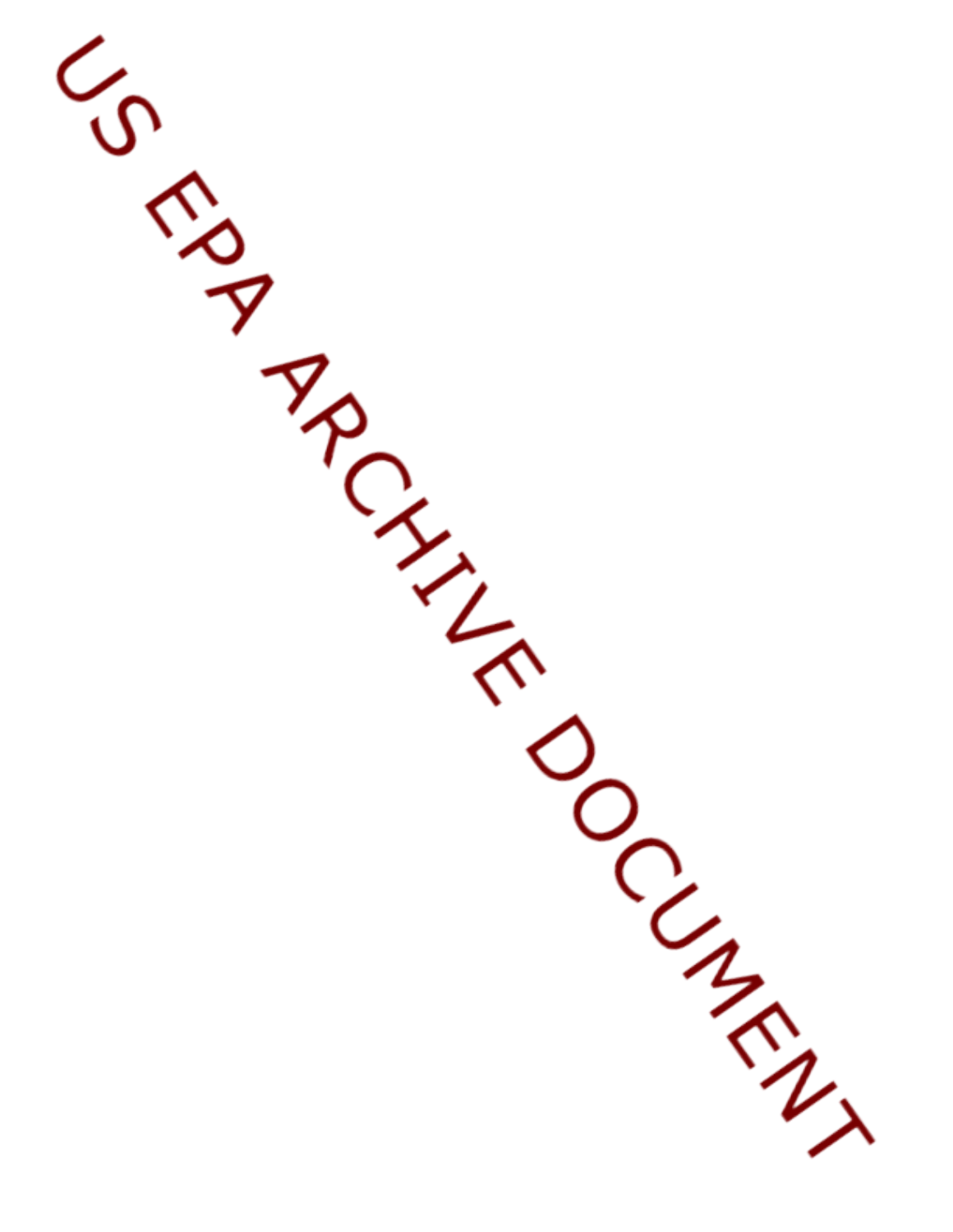

# **Environmental Technology Verification Program** Advanced Monitoring Systems Center

Test/QA Plan for Verification of Immunoassay Test Kits

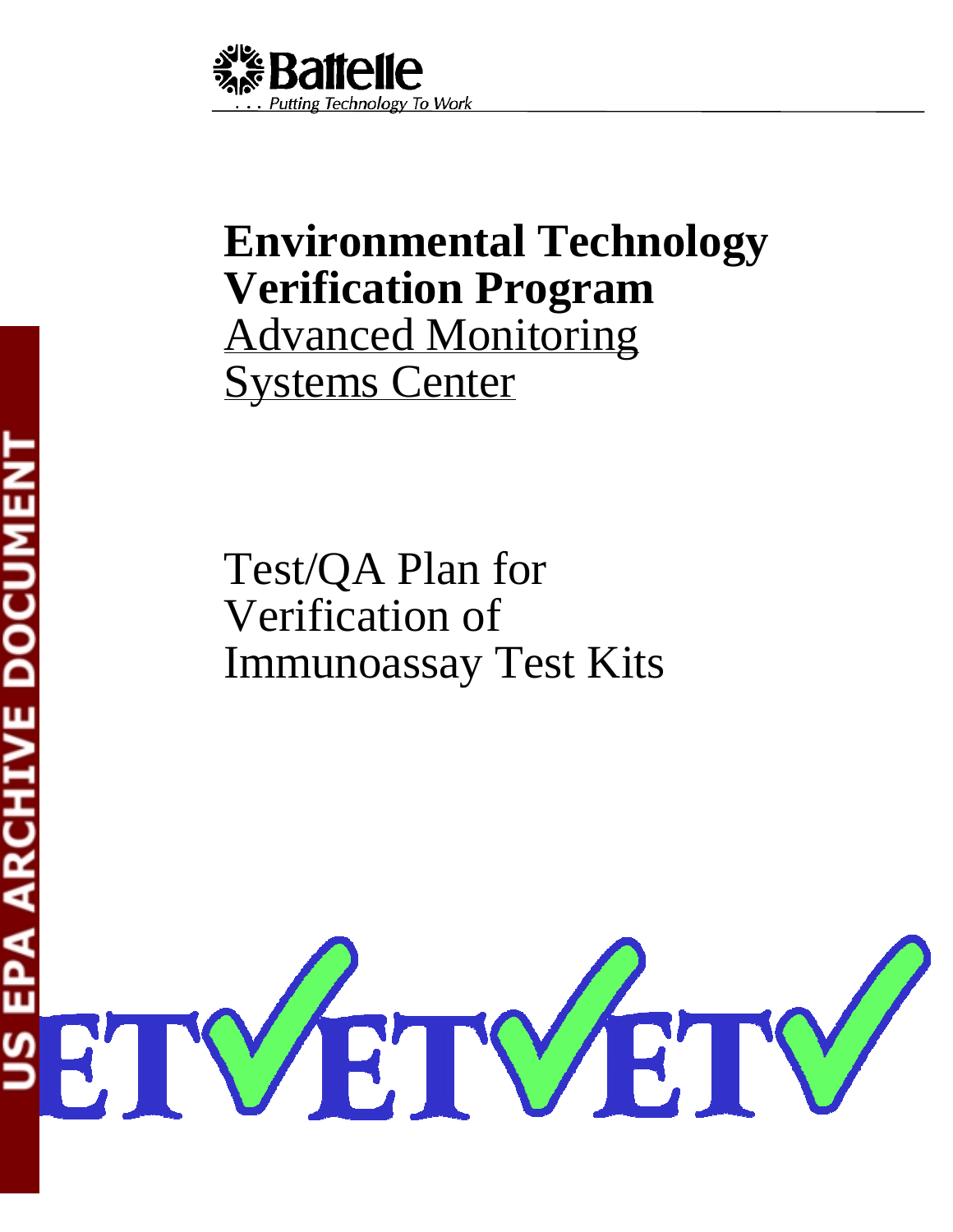# **TEST/QA PLAN**

**for** 

# **Verification of Immunoassay Test Kits**

**January 2004** 

**Prepared by** 

**Battelle 505 King Avenue Columbus, OH 43201-2693**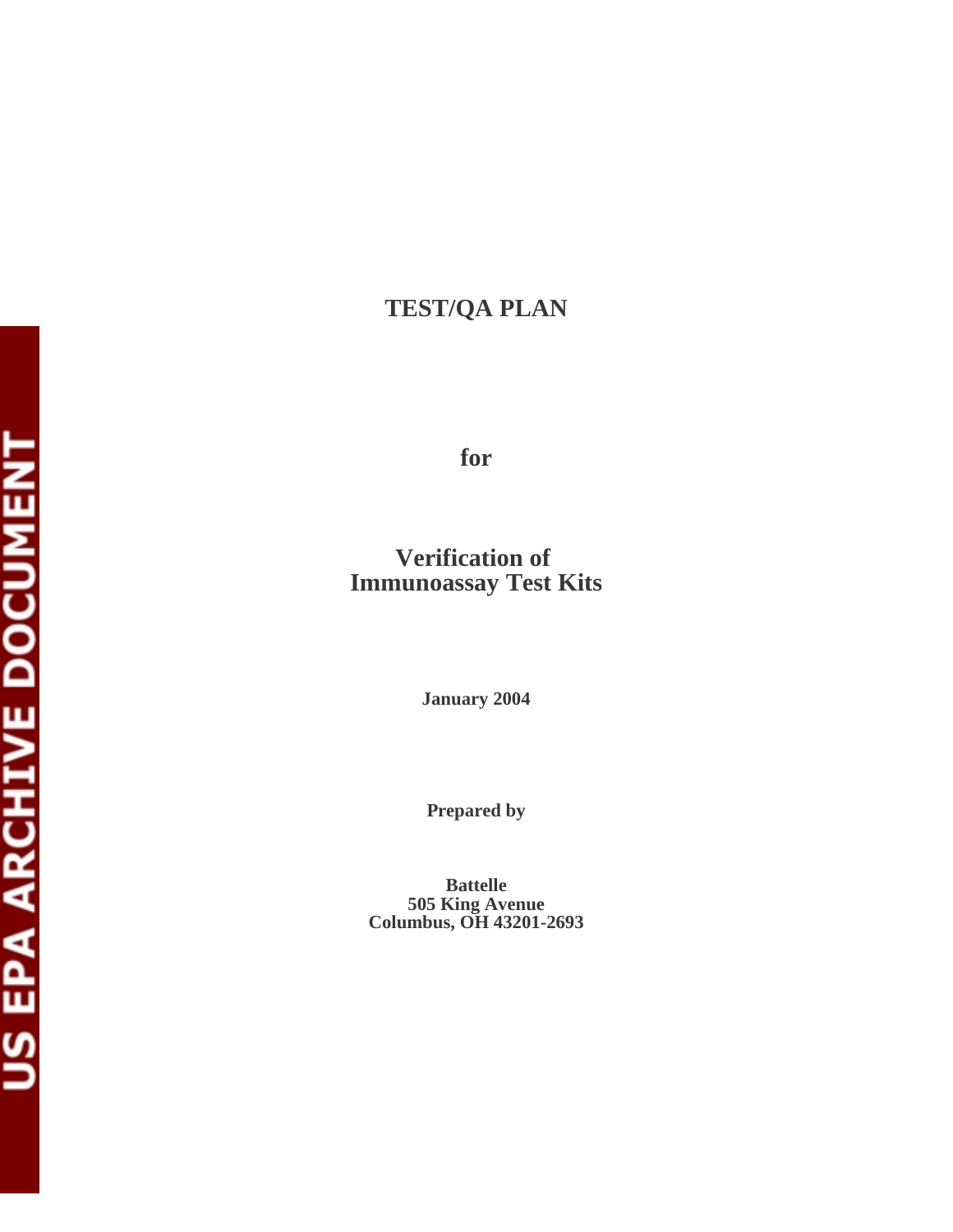# **TABLE OF CONTENTS**

| 4.1 Test Sample Collection, Preparation, and Storage  17 |  |
|----------------------------------------------------------|--|
|                                                          |  |
| 4.3 Sample Analysis                                      |  |
|                                                          |  |
|                                                          |  |
|                                                          |  |
|                                                          |  |
|                                                          |  |
|                                                          |  |
|                                                          |  |
|                                                          |  |
|                                                          |  |
|                                                          |  |

 $1.0.7...$ 

#### Page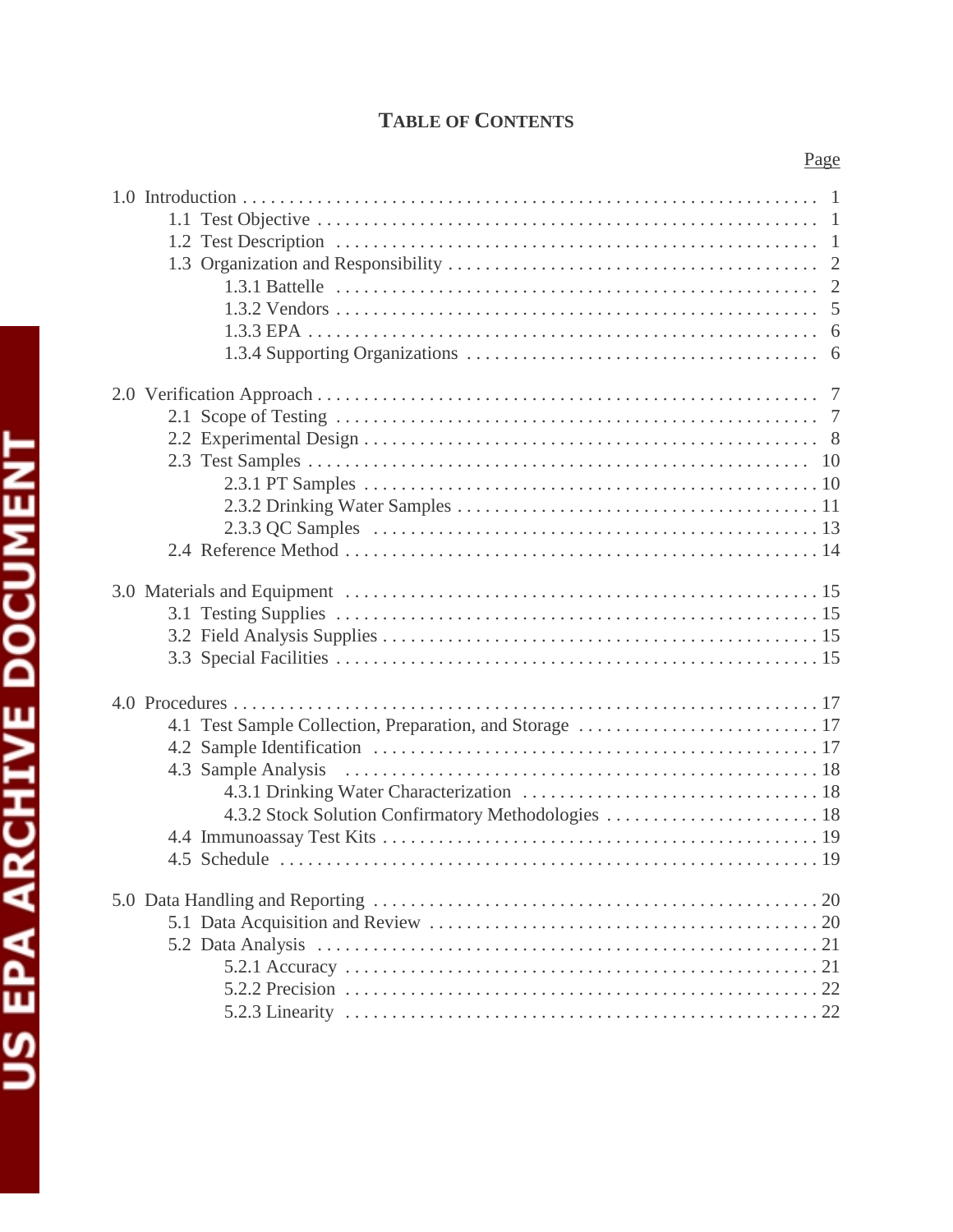# **TABLE OF CONTENTS (CONTINUED)**

| 7.2 Laboratory Handling During Verification Testing  28 |  |
|---------------------------------------------------------|--|
|                                                         |  |
|                                                         |  |

# **LIST OF TABLES**

# **LIST OF FIGURES**

|--|--|--|--|--|--|--|--|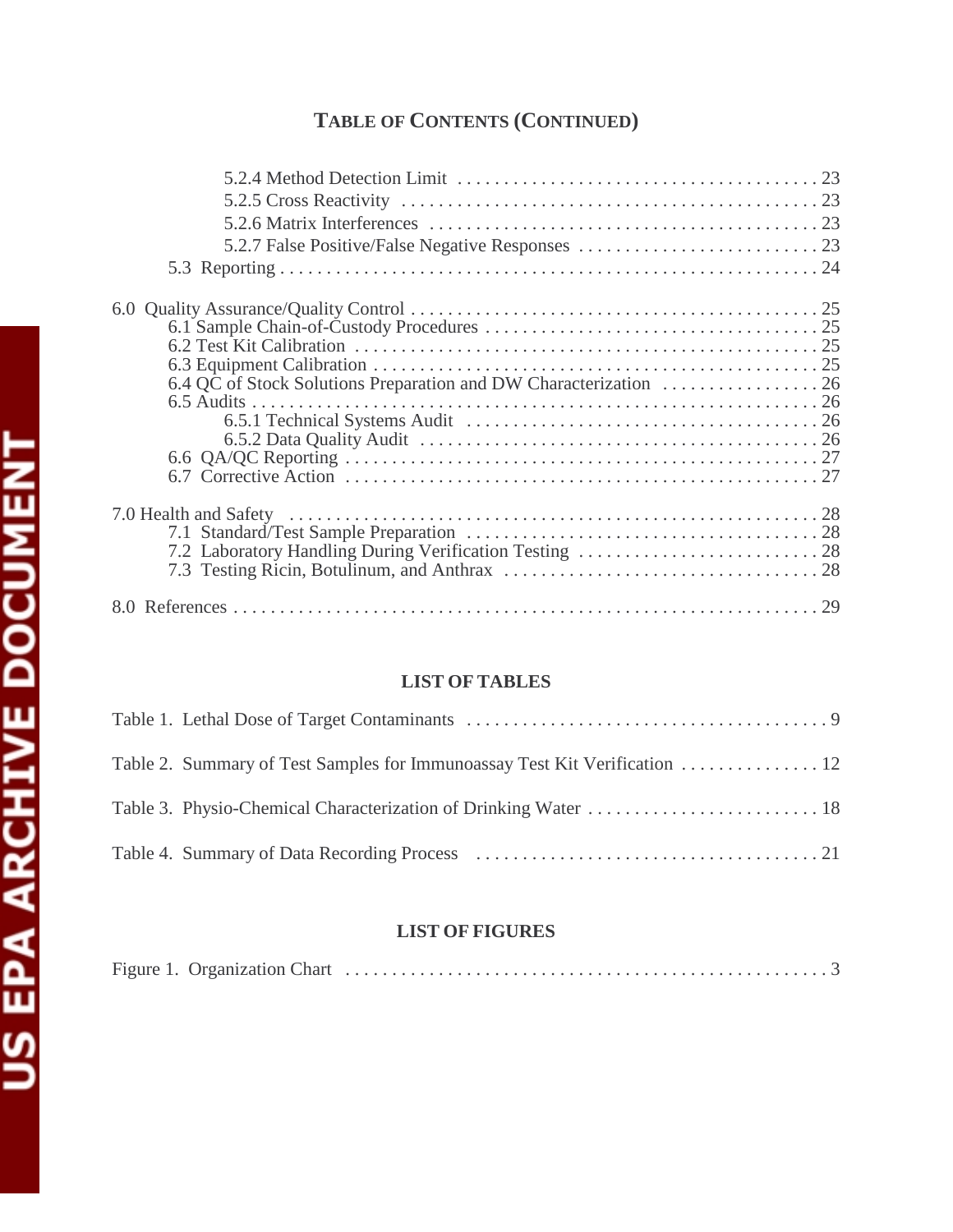# **ETV ADVANCED MONITORING SYSTEMS CENTER**

Test/QA Plan for Verification of Immunoassay Test Kits

Version 1

January 2004

APPROVAL:

Name \_\_\_\_\_\_\_\_\_\_\_\_\_\_\_\_\_\_\_\_\_\_\_\_\_\_\_\_\_\_\_\_\_\_

Company \_\_\_\_\_\_\_\_\_\_\_\_\_\_\_\_\_\_\_\_\_\_\_\_\_\_\_\_\_\_\_

Date \_\_\_\_\_\_\_\_\_\_\_\_\_\_\_\_\_\_\_\_\_\_\_\_\_\_\_\_\_\_\_\_\_\_\_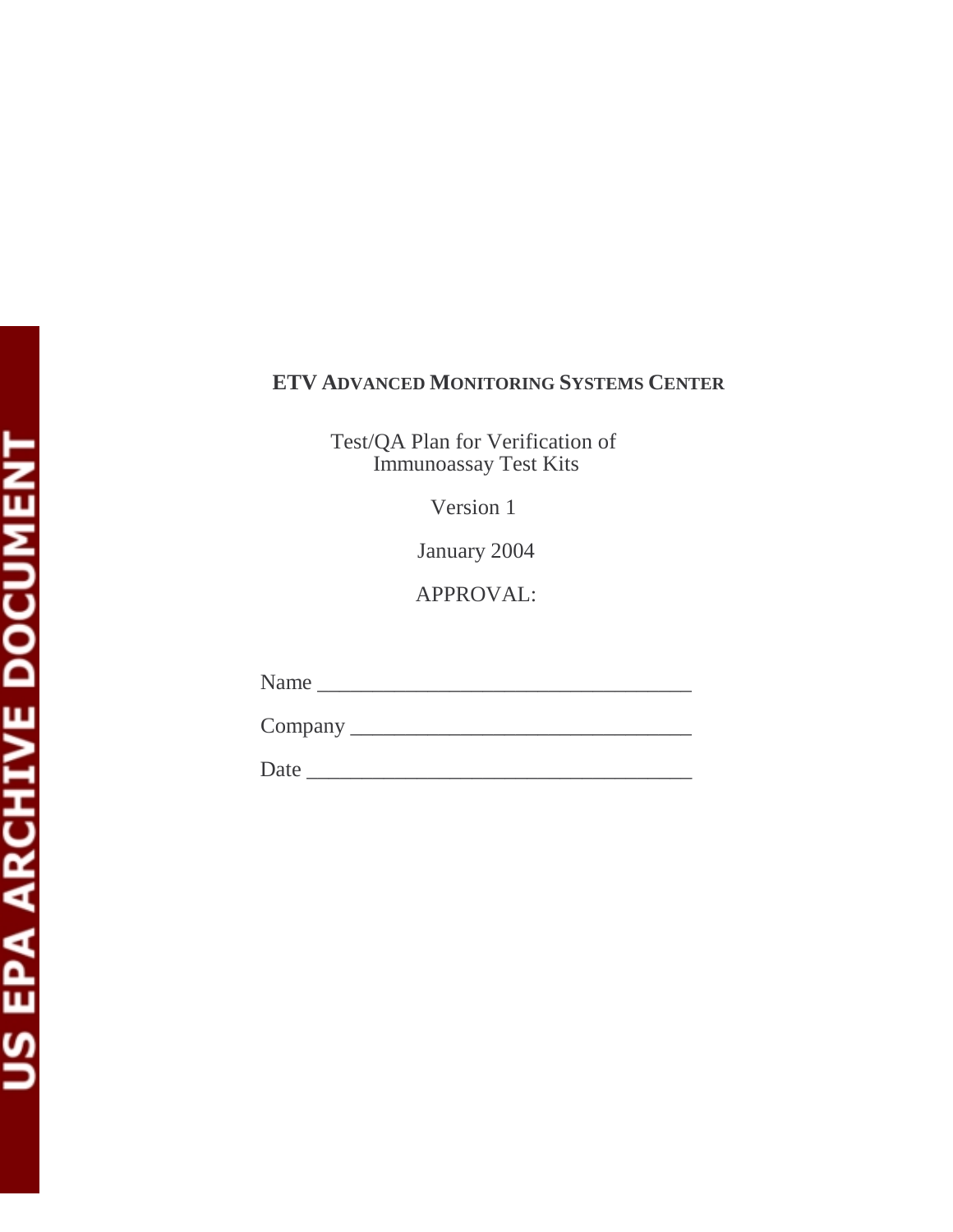#### **DISTRIBUTION LIST**

Dan Faubion Chief Executive Officer Osborn Scientific Group P.O. Box 870/1920 W. Commerce Drive Lakeside, AZ 85929

Jill White Director, Industrial and Biodefense Programs IGEN International, Inc. 16020 Industrial Drive Gaithersburg, MD 20877

Dr. Tom O'Brien Vice President/Senior Scientist Tetracore, Inc. 11 Firstfield RD Suite C Gaithersburg, MD 20878

Joanne Stephenson Vice President, Business Development Response Biomedical Corp. 8081 Lougheed Highway Burnaby, BC Canada V5A 1W9

Elizabeth A. Betz U.S. Environmental Protection Agency-**HEASD** National Exposure Research Laboratory E205-01 EPA Mailroom Research Triangle Park, NC 27711

Robert Fuerst U.S. Environmental Protection Agency-**HEASD** National Exposure Research Laboratory D205-05 EPA Mailroom Research Triangle Park, NC 27711

Karen Riggs Amy Dindal Ryan James Zachary Willenberg Battelle 505 King Ave. Columbus, OH 43201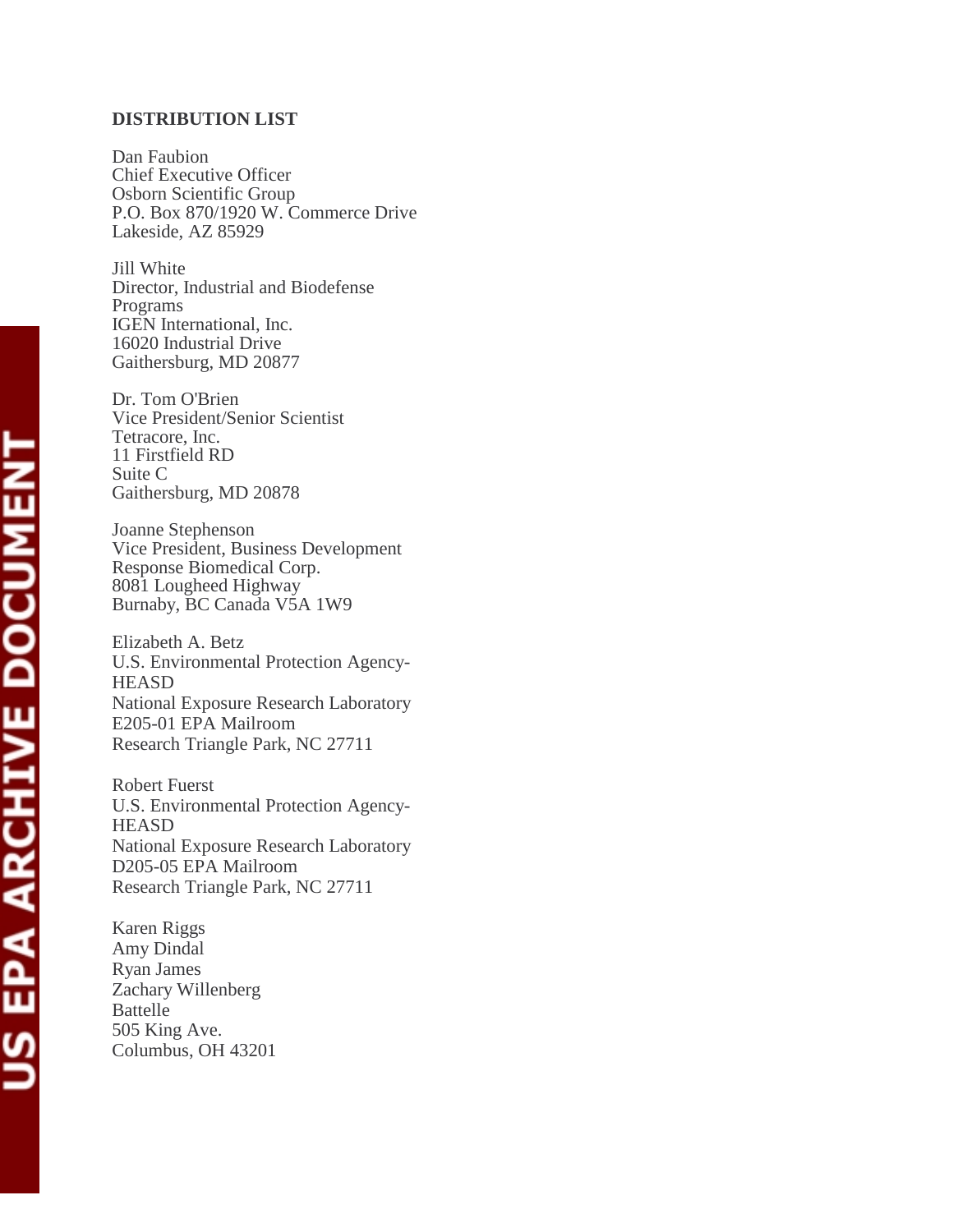#### **1.0 INTRODUCTION**

#### **1.1 Test Objective**

This test/quality assurance (QA) plan provides procedures for a performance verification test of immunoassay test kits for the analysis of biological toxins and agents in drinking and distilled water, under a specific set of test conditions. The verification test will be conducted under the auspices of the U.S. Environmental Protection Agency (EPA) through the Environmental Technology Verification (ETV) Program. The purpose of ETV is to provide objective and quality-assured performance data on environmental technologies so that users, developers, regulators, and consultants can make informed decisions about purchasing and applying these technologies. The objective of this verification test of immunoassay test kits is to evaluate their ability to rapidly detect specific biological toxins and agents that are particularly toxic to humans and their susceptibility to interferents in several drinking water matrices.

#### **1.2 Test Description**

The verification test will be performed by Battelle, which is managing the ETV Advanced Monitoring Systems (AMS) Center through a cooperative agreement with EPA. The scope of the AMS Center covers verification of monitoring technologies for contaminants and natural species in air, water, and soil. In performing the verification test, Battelle will follow the procedures specified in this test/QA plan and will comply with the data quality requirements in the "Quality Management Plan for the ETV Advanced Monitoring Systems Center" (AMS QMP)<sup>1</sup>.

Immunoassay test kits are based on immunoassay methods, where specific antibodies are used to detect and measure the contaminants of interest. As seen in Equation 1, immunoassay test kits rely on the reaction of a contaminant or antigen (Ag) with a selective antibody (Ab) to give a product that can be measured (AbAg).

$$
Ag + Ab \leftrightarrow AbAg \tag{1}
$$

Many types of labels including enzymes, fluorescence, phosphorescence, electrochemiluminescence, and chemiluminescence have been used for quantifying the assay. The sample concentration can be either directly or inversely proportional to color intensity, depending on the technology. Results from these methods can be qualitative or quantitative. While there are several types of immunoassays, enzyme-linked immunoabsorbent assays are most common.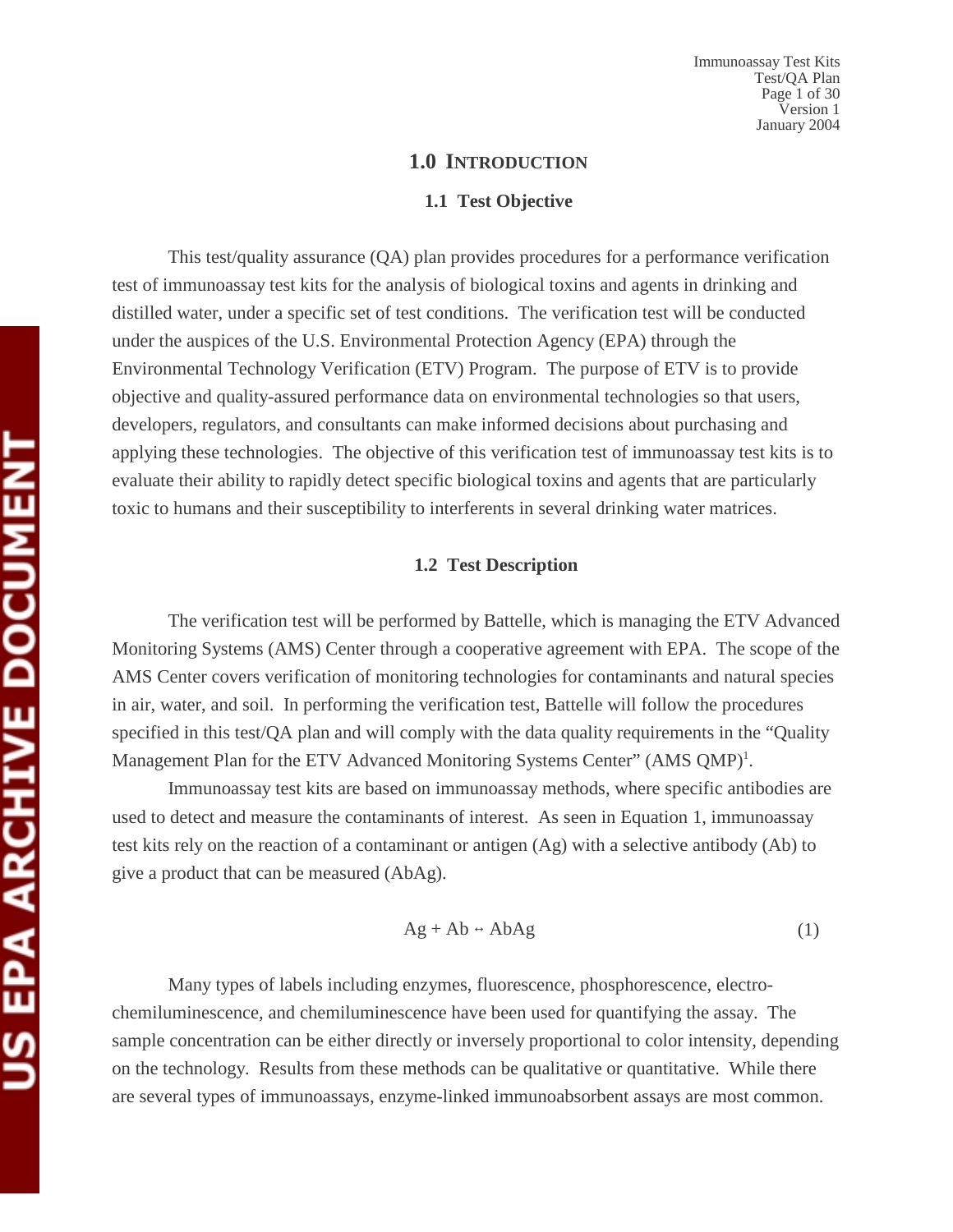The test will determine the accuracy and precision of immunoassay test kits in detecting selected biological toxins and agents in American Society of Testing and Materials (ASTM) Type II deionized (DI) water, in the presence of possible interferents added to ASTM Type II DI water, and in drinking water obtained from a variety of geographically dispersed U.S. water utilities that use various water treatment processes. Qualitative characteristics of each immunoassay test kit, such as ease of use, sample throughput, and cost, will also be assessed and reported. While most of the testing will occur in a laboratory, the immunoassay test kits that are designed for field use will be tested outside of the laboratory. To evaluate the applicability of these immunoassay test kits for use by non-technically trained individuals outside the laboratory, a non-technical operator without experience in using the kits will perform the tests with little training and with no assistance from the experienced operator.

### **1.3 Organization and Responsibility**

The verification test will be performed by Battelle, with the participation of the vendors who will be having the performance of their immunoassay test kits verified. The testing will occur at Battelle's West Jefferson, Ohio, laboratories and at a non-laboratory (i.e., field) location in the Columbus, Ohio, area. The organization chart in Figure 1 identifies the responsibilities of the organizations and individuals associated with the verification test. Roles and responsibilities are defined further below.

## **1.3.1 Battelle**

Dr. Ryan James is the AMS Center Verification Test Coordinator. In this role, Dr. James will have overall responsibility for ensuring that the technical, schedule, and cost goals established for the verification test are met. Specifically, he will

- Assemble a team of qualified technical staff to conduct the verification test.
- Direct the team performing the verification test in accordance with the test/QA plan.
- Ensure that all quality procedures specified in the test/QA plan and in the AMS QMP are followed.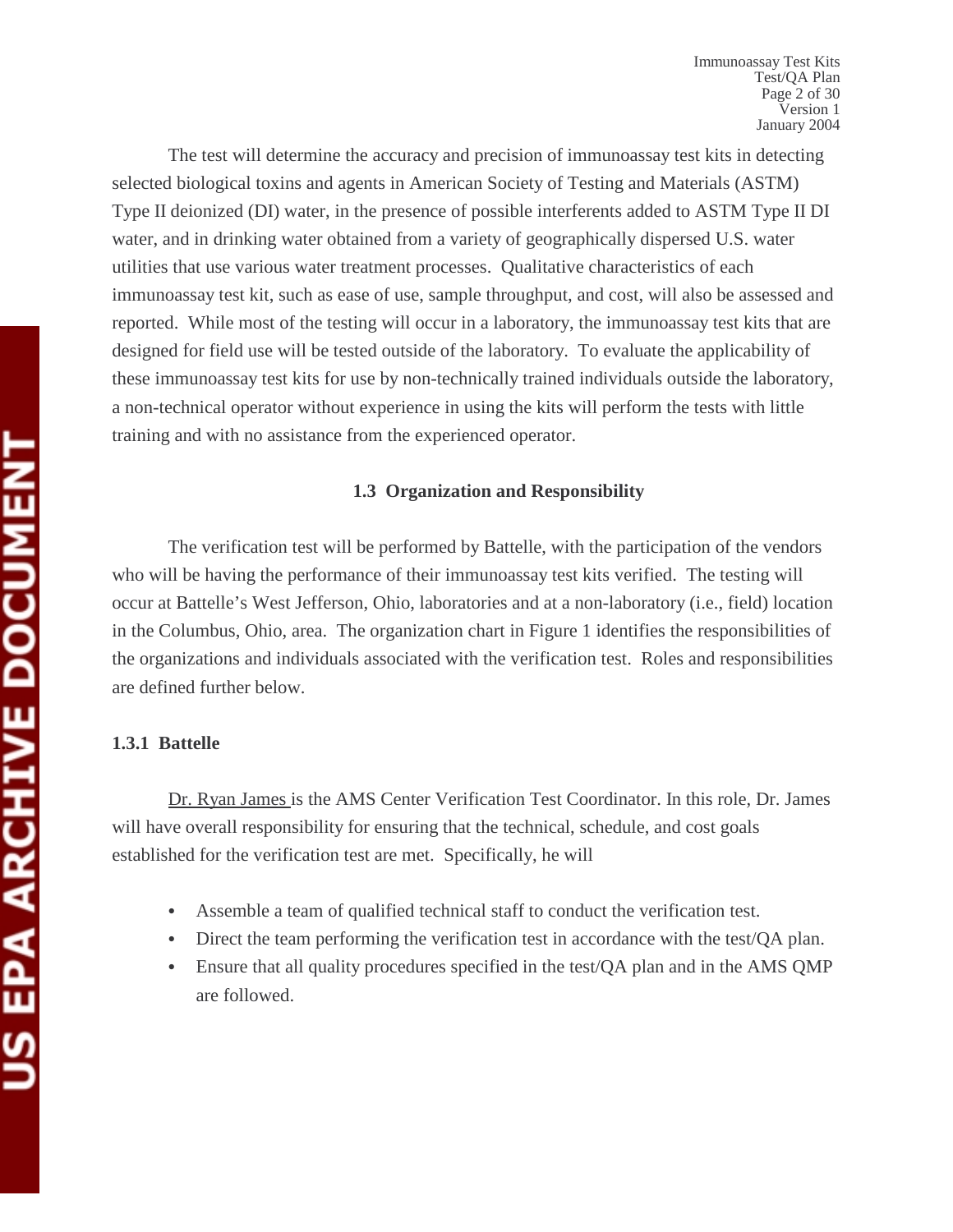

**Figure 1. Organization Chart** 

- Prepare the draft and final test/QA plan, verification reports, and verification statements.
- Exercise the draft test/QA plan, verification reports, and verification statements in response to reviewers' comments.
- Respond to any issues raised in assessment reports and audits, including instituting corrective action as necessary.
- Serve as the primary point of contact for vendor representatives.
- Coordinate distribution of the final test/QA plan, verification reports, and statements.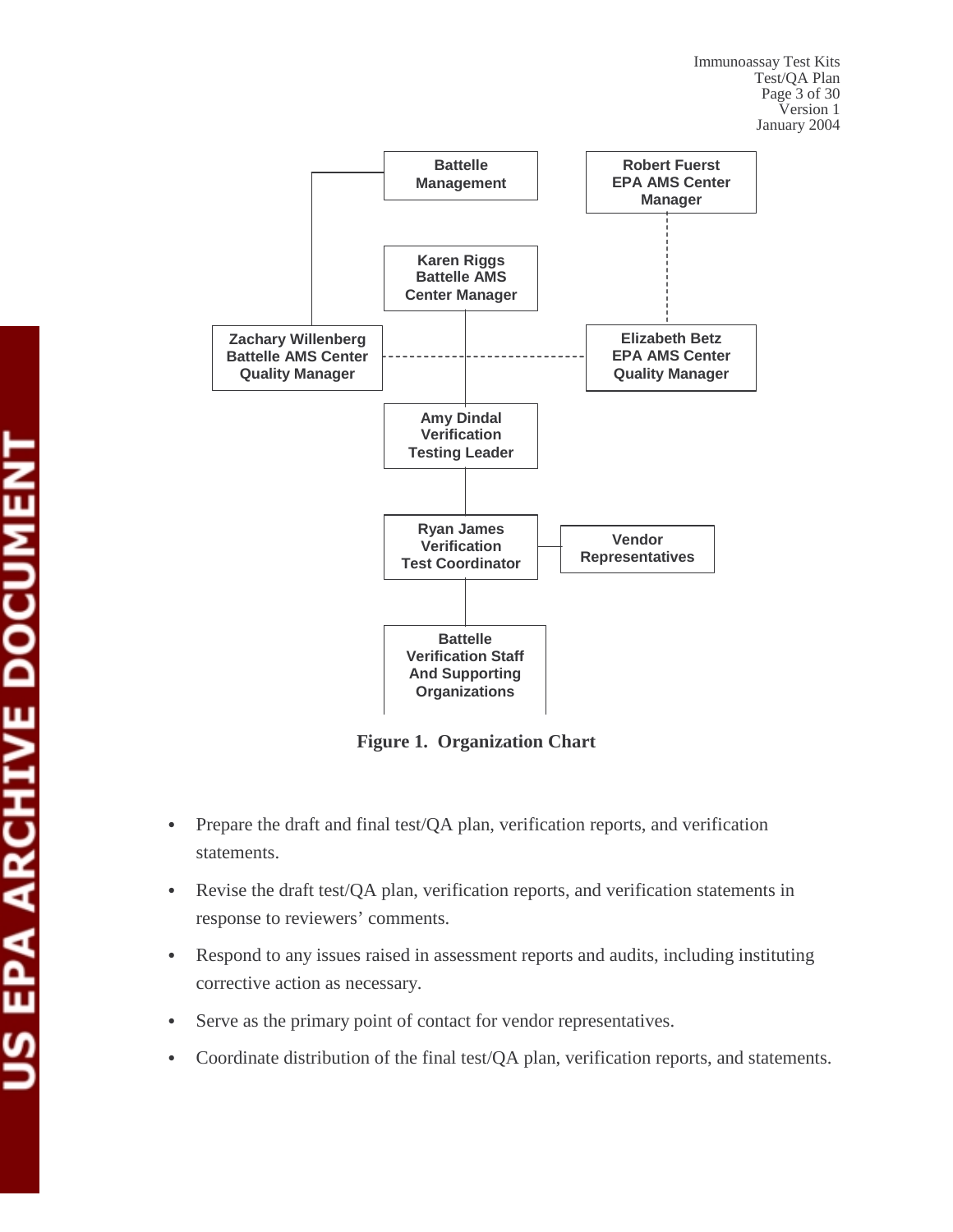- Establish a budget for the verification test and monitor staff effort to ensure that budget is not exceeded.
- Ensure that confidentiality of vendor information is maintained.

Ms. Amy Dindal is a Verification Testing Leader for the AMS Center. Ms. Dindal will provide technical guidance and oversee the various stages of verification testing. She will

- Support Dr. James in preparing the test/QA plan and organizing the testing.
- Review the draft and final test/ $QA$  plan.
- Review the draft and final verification reports and verification statements.

Ms. Karen Riggs is Battelle's manager for the AMS Center. Ms. Riggs will

- Review the draft and final test/QA plan.
- Review the draft and final verification reports and verification statements.
- Ensure that necessary Battelle resources, including staff and facilities, are committed to the verification test.
- Ensure that vendor confidentiality is maintained.
- Support Dr. James in responding to any issues raised in assessment reports and audits.
- Maintain communication with EPA's technical and quality managers.
- Facilitate a stop work order if Battelle or EPA QA staff discovers adverse findings that will compromise test results.

Battelle Technical Staff will conduct the testing of the immunoassay test kits during the verification test. The responsibilities of the technical staff will be to

- Assist in the collection, receipt, and storage of drinking water samples.
- Prepare drinking water samples, as required for analysis.
- Prepare the stock solutions and the test samples as required.
- Perform the immunoassay test kit analyses by following the vendor's protocol.
- Make qualitative observations about the operation of the immunoassay test kit.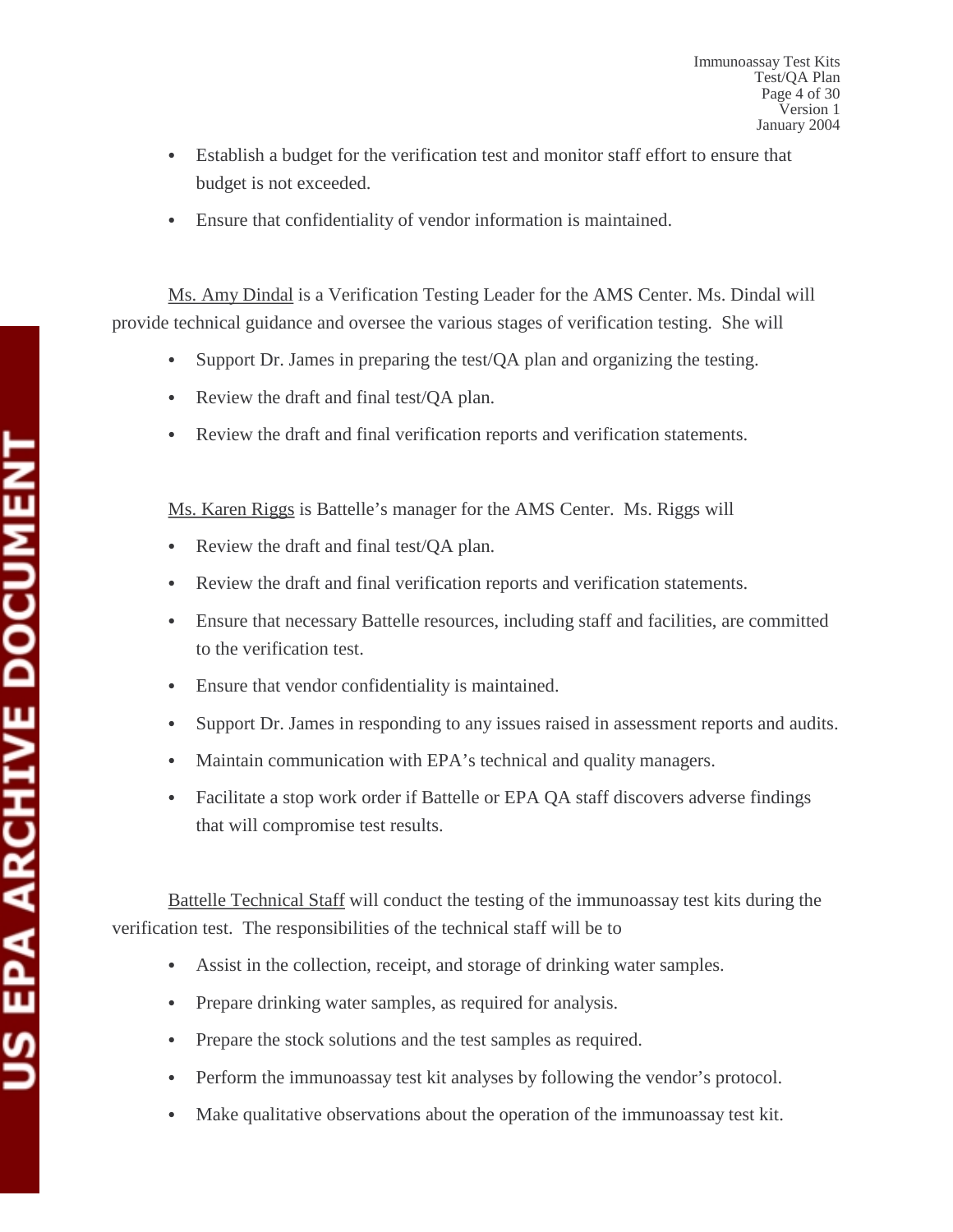Mr. Zachary Willenberg is Battelle's Quality Manager for the AMS Center. Mr.Willenberg will

- Review the draft and final test/ $QA$  plan.
- Conduct a technical systems audit once during the verification test, or designate another QA manager to conduct the audit.
- Audit at least 10% of the verification data.
- Prepare and distribute an assessment report for each audit.
- Verify implementation of any necessary corrective action.
- Issue a stop work order if self audits indicate that data quality is being compromised; notify Battelle's AMS Center Manager if a stop work order is issued.
- Provide a summary of the QA/ quality control (QC) activities and results for the verification reports.
- Review the draft and final verification reports and verification statements.
- Assume overall responsibility for ensuring that the test/QA plan is followed.

# **1.3.2 Vendors**

The responsibilities of the vendor representatives are as follows:

- Review the draft test/ $QA$  plan.
- Approve the test/ $QA$  plan prior to test initiation.
- Provide off-the-shelf immunoassay test kits for analysis of all verification test samples.
- Provide all other equipment needed to complete the immunoassay analyses.
- As desired, provide training to Battelle personnel on operating the immunoassay test kits and associated equipment prior to testing.
- Provide written instructions for operation of test kit.
- Review the draft verification report and statement.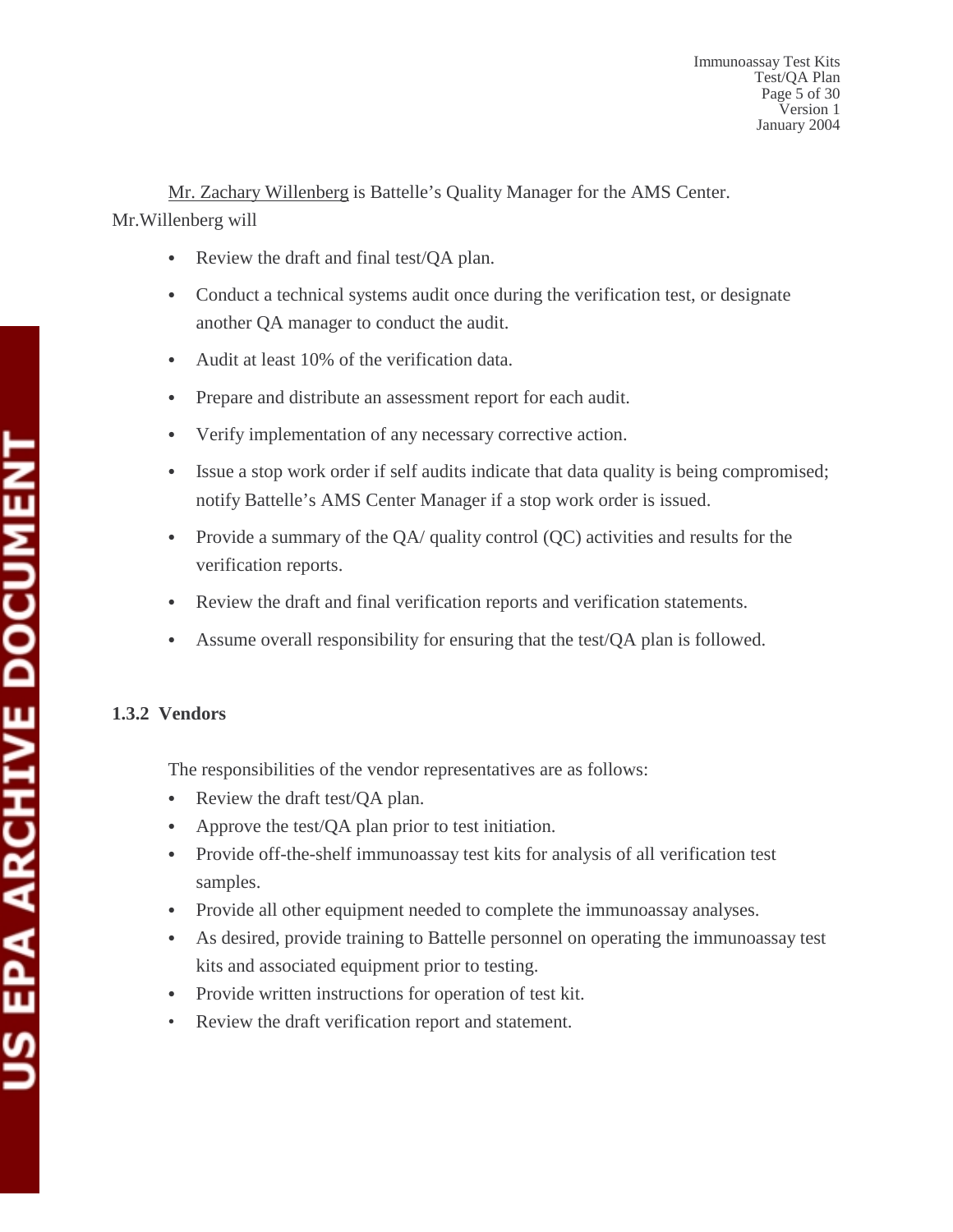# **1.3.3 EPA**

EPA's responsibilities in the AMS Center are based on the requirements stated in the "Environmental Technology Verification Program Quality Management Plan" (EPA QMP)<sup>2</sup>. The roles of the specific EPA staff are as follows:

Ms. Elizabeth Betz is EPA's AMS Center Quality Manager. For the verification test, Ms.Betz will

- Review the draft test/ $QA$  plan.
- Perform at her option one external technical system audit during the verification test.
- Notify the EPA AMS Center Manager of the need for a stop work order if external audit indicates that data quality is being compromised.
- Prepare and distribute an assessment report summarizing results of external audit.
- Review draft verification reports and statements.

Mr. Robert Fuerst is EPA's manager for the AMS Center. Mr. Fuerst will

- Review the draft test/QA plan.
- Approve the final test/QA plan.
- Review the draft verification reports and statements.
- Oversee the EPA review process for the verification reports and statements.
- Coordinate the submission of verification reports and statements for final EPA approval.

#### **1.3.4 Supporting Organizations**

When methods are available, the stock solution concentrations of contaminants and interferents will be confirmed. Physio-chemical characterization including turbidity, organic carbon, specific conductivity, alkalinity, pH, hardness, total organic halides, trihalomethanes and haloacetic acids (Table 3) will be performed for all drinking water samples. Battelle will establish a subcontract with Aqua Tech Environmental Laboratories, Inc. (hereafter called subcontract laboratory) to perform the analyses.

The Metropolitan Water District of Southern California will concentrate each drinking water sample by a factor of 400 using ultrafiltration contraction techniques.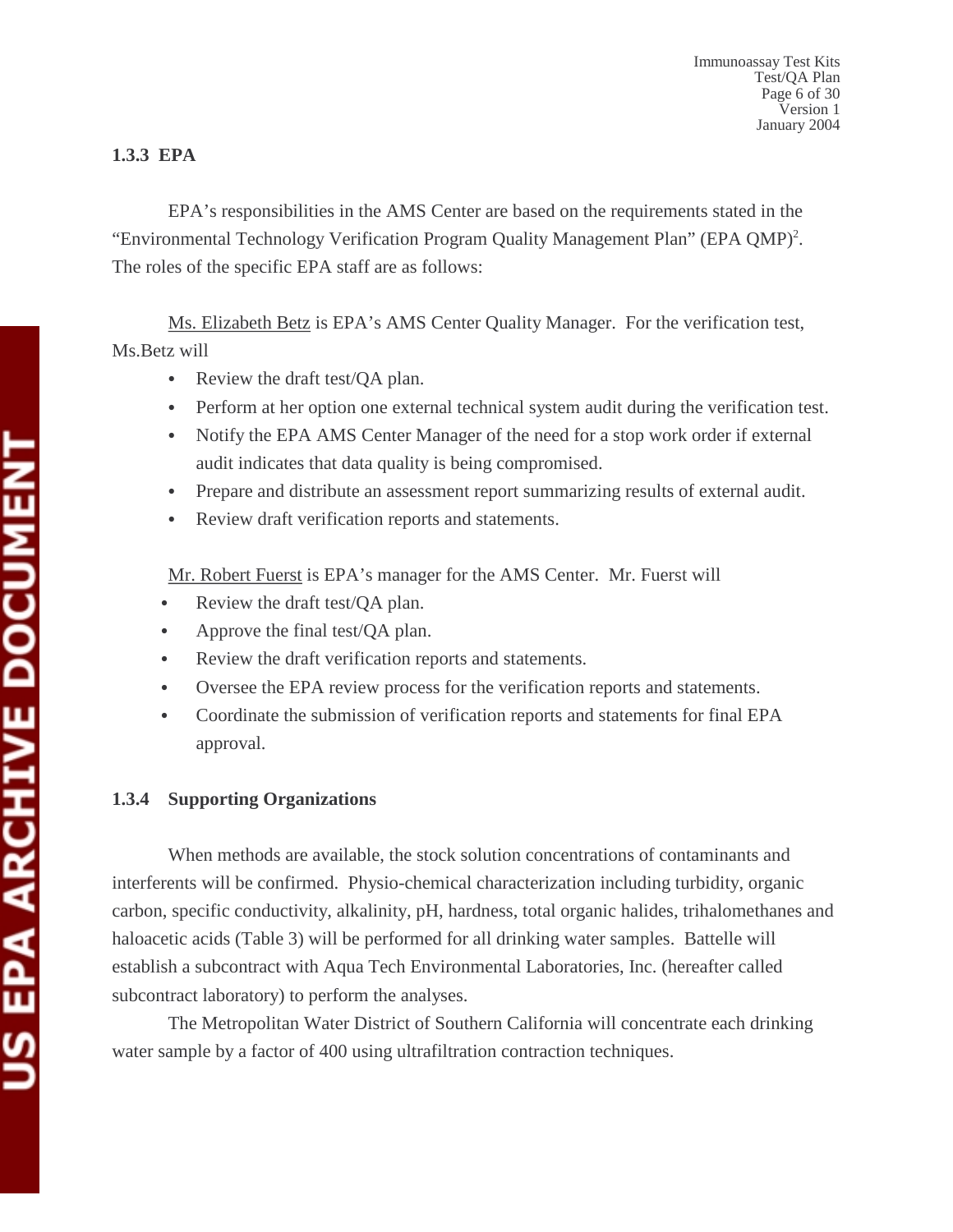#### **2.0 VERIFICATION APPROACH**

#### **2.1 Scope of Testing**

This test/QA plan specifically addresses verification of immunoassay test kits that provide qualitative or quantitative measurements of ricin, botulinum toxin, and anthrax in drinking water. The contaminants were selected based on the capabilities of the kits being tested. Immunoassay test kits that provide qualitative results only indicate the presence or absence of the contaminants within a specified concentration interval, while immunoassay test kits that provide quantitative results report concentrations using a digital display or an electronic output signal. The vendor will specify in which category their immunoassay test kit should be included and which contaminants the immunoassay test kit is designed to detect. Each technology will be verified only for contaminants for which they are designed to detect. The immunoassay test kits will be verified by subjecting them to various concentration levels of individual contaminants in ASTM Type II DI water, a single concentration of contaminant in the presence of possible interferents (i.e., magnesium and calcium, fulvic and humic acids, biological analogues) spiked into ASTM Type II DI water, and a single concentration of each contaminant spiked into drinking water samples obtained from four water utilities from different geographical locations in the United States. Each source of water will represent a unique water treatment process. Also, both the possible interferent samples and the drinking water matrices will be analyzed without the addition of any contaminant to evaluate the potential for false positive results. The performance of each immunoassay test kit will be evaluated by comparing the immunoassay test kit results with known concentrations of spiked contaminants.

Both the quantitative and qualitative immunoassay test kits are designed to be operated by users with little technical training. Because the verification test involves a multi-step process, both types of immunoassay test kits will probably yield more consistent and reliable results when operated by users familiar with performing these tests. Therefore, for this verification test, technical operators, i.e., operators with a degree in biology or chemistry, that have been trained by the vendor in the operation of the test kits, will analyze all the test samples. However, outside the laboratory, a non-technical operator, i.e., an operator with little or no scientific training and with no assistance or training from the vendor, will also perform the test using only the written instructions or manual provided by the vendor.

A variety of natural and contaminant-fortified water samples (i.e., unspiked and spiked) will be analyzed using the immunoassay test kits. These matrices are examples of drinking water types that could be monitored using immunoassay test kits; however, this is not intended to be an exhaustive study or to represent all possible water types that could be tested.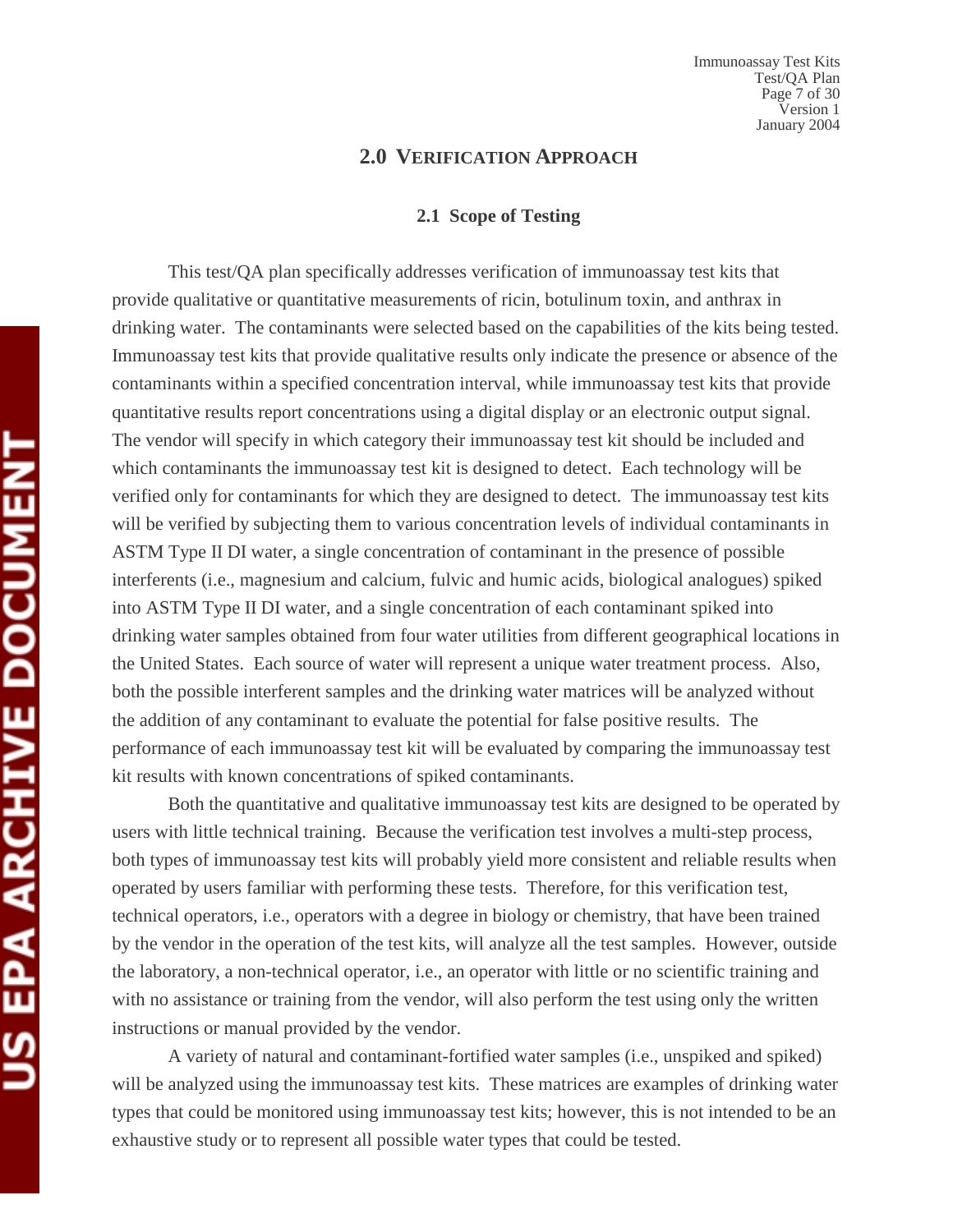The immunoassay test kits will be evaluated for the following parameters:

- Accuracy
- **Precision**
- Linearity
- Method detection limit (MDL)
- Cross reactivity
- Matrix effects
- Occurrence of false positives and false negative results
- Field portability by technical and non-technical operator
- Ease of use by technical and non-technical operator
- Sample throughput.

Qualitative immunoassay test kits will not be evaluated for linearity or MDL because they only provide a positive or negative result relative to a specified concentration level. However, the lowest concentration PT sample to produce consistently positive results will be reported as an approximate detection limit.

#### **2.2 Experimental Design**

This verification test will determine the performance capability of the immunoassay test kits to detect individual contaminants in three types of samples—performance test (PT), drinking water (DW), and quality control (QC). PT samples will include all the samples prepared in ASTM Type II DI water. The contaminant PT samples will be fortified with individual contaminants at four concentrations. Concentrations will range from the lethal dose concentration given in Table 1 for each contaminant to approximately 50 times the vendor reported detection limit (LOD) of each technology. The lethal dose of each contaminant will be determined by calculating the concentration at which 250 mL of water would probably cause the death of a 154-pound person based on human LD50 data. The results from triplicate analysis of the contaminant PT samples and comparison with the known concentrations will provide information on accuracy, precision, and linearity of the immunoassay test kits. The MDL of each immunoassay test kit will be determined by analyzing seven replicates of PT sample containing a concentration of each individual contaminant approximately five times greater than the LOD provided by the vendor.

One type of interferent PT samples will consist of calcium and magnesium and humic and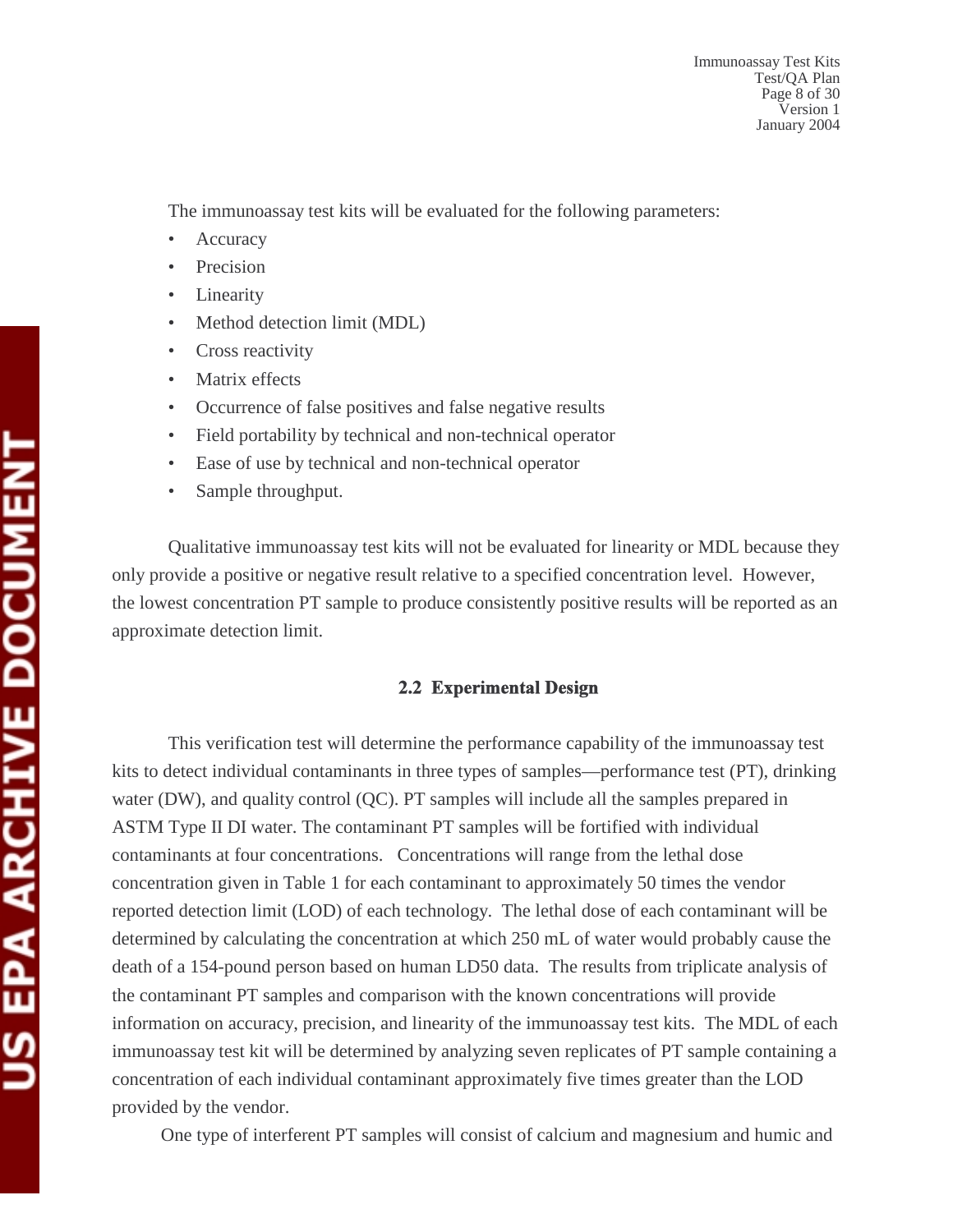fulvic acid at two concentrations, both spiked and unspiked with each contaminant. Another type of interferent PT sample will test the suseptibility of the immunoassay test kits to producing positive results in response to compounds or spores structurally and functionally similar to the target contaminants. This will be assessed by analyzing samples that contain only the potentially cross reactive compound or spore. These will include: (1) *Bacillus thuringiensis*, a sporeforming bacteria similar to *Bacillus anthracis*, which causes anthrax; (2) lectin from soybean (a lectin similar to ricin); and (2) lipopolysacharide (an extract from gram negative bacteria, indicative of general groups of organisms found in water that could falsely indicate the presence of botulinum toxin).

| o                                          |                                            |                                               |  |
|--------------------------------------------|--------------------------------------------|-----------------------------------------------|--|
| <b>Contaminant</b>                         | <b>Lethal Dose</b><br><b>Concentration</b> | <b>Source of Contaminant</b>                  |  |
| Bacillus anthracis<br>(anthrax)            | $200,000$ spores/L                         | <b>United States Government</b>               |  |
| Botulinum toxin<br>Complex Type B          | $0.3 \text{ mg/L}$                         | Metabiologics, Inc. (Madison,<br>WI)          |  |
| Ricinus communis<br>Agglutinin $II(Ricin)$ | $15 \text{ mg/L}$                          | Vector Laboratories, Inc.<br>(Burlingame, CA) |  |

**Table 1. Lethal Dose of Target Contaminants** 

DW samples will be collected from four water systems that get water from various sources and employ different treatment processes. The DW samples disinfected by chlorination will be obtained from surface (filtered and unfiltered) and groundwater sources. A DW sample from a surface water source disinfected by chloramination will also be collected. Each of these water samples will be analyzed in triplicate, both unspiked and spiked with each contaminant at a single concentration level approximately 10 times greater than the detection limit of the immunoassay test kit. These same water samples will be concentrated by a factor of 400 at the Metropolitan Water District of Southern California using their ultrafiltration concentration system and analyzed in the manner described above to evaluate the performance of the immunoassay test kits when analyzing in a concentrated drinking water matrix.

Quality control samples will include method blanks consisting of unspiked ASTM Type II DI water and positive controls. Positive control samples will be prepared in ASTM Type II DI water with a known concentration of a toxin specified by the vendor and will be used as a quality check to ensure immunoassay test kit performance.

Performance parameters, such as ease of use and reliability, will be based on documented observations of the operators by the Verification Test Coordinator. Sample throughput will be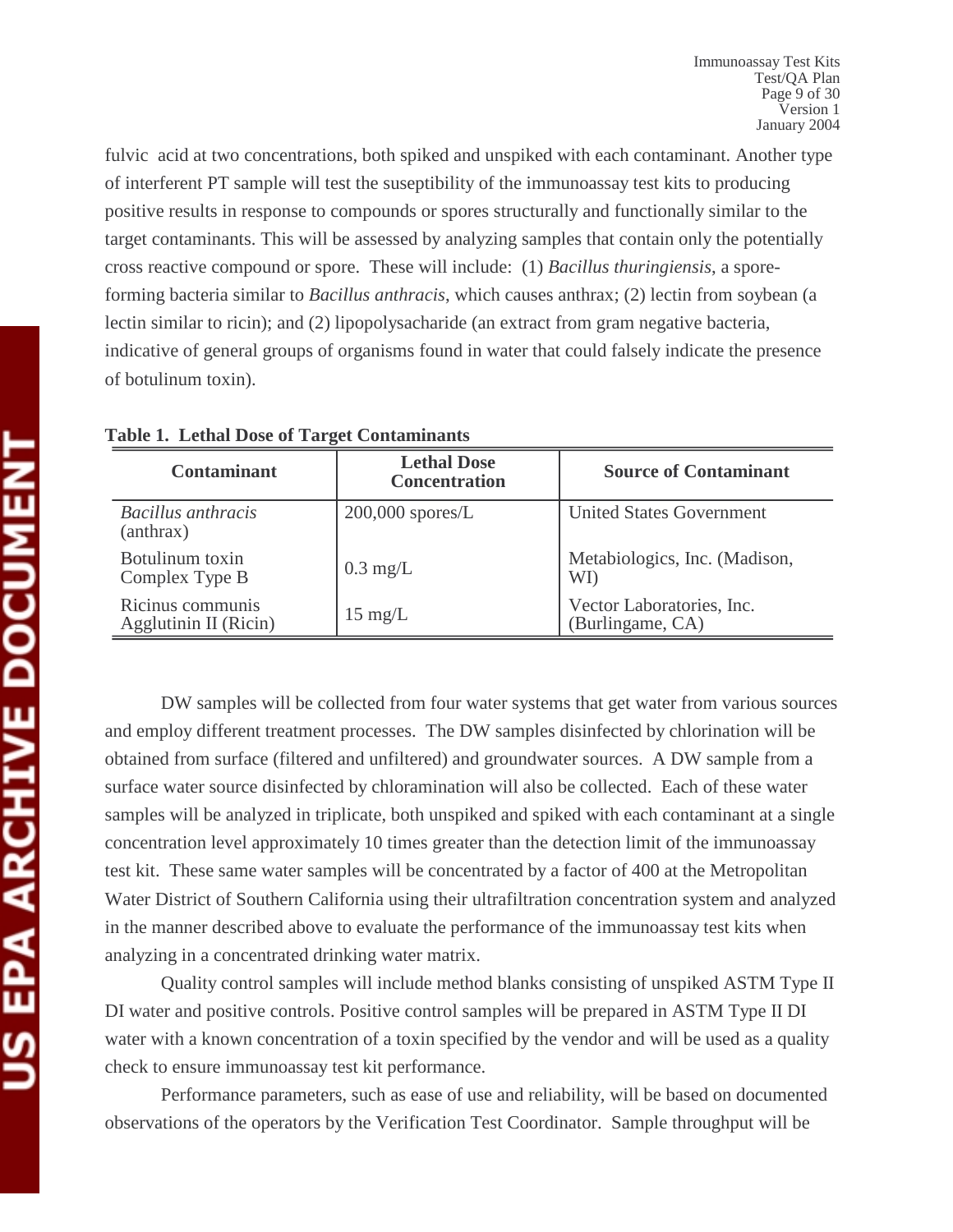estimated based on the time required to analyze a sample set. All immunoassay test kits will be tested in the laboratory; applicable immunoassay test kits will be analyzed for their performance and ease of use outside of the laboratory. Because the contaminants of interest cannot be safely handled outside of the surety laboratory, the samples analyzed in the field will be method blank samples and non-toxic positive control samples if provided by the vendor. Both a technical and a non-technical, first-time user will perform analyses in the field. The only guidance the nontechnical, first-time user will receive is from the manual or instructions provided by the vendor.

Given the agent facility restrictions, vendors will not be able to operate their immunoassay test kits during this verification test. Each immunoassay test kit will be operated by a Battelle staff member and tested independently. All technical operators will have a bachelor's degree in the sciences or equivalent work experience. The vendor will train the operators by means of a visit to Battelle or a conference call prior to starting the verification test and then will be asked to sign a consent form stating the names of the Battelle staff they have trained. Each operator will manipulate the water samples and reagents to generate solutions that can be analyzed by the immunoassay test kits. More than one operator may be used by Battelle, but operators will be restricted to only operating immunoassay test kits on which they have been trained by either the vendor or a Battelle staff trained by the vendor.

#### **2.3 Test Samples**

Test samples to be used in this verification test will include PT samples, DW samples, and QC samples. Table 2 lists the number and type of each sample to be analyzed for each contaminant in the verification test. Each type of test sample is described further below.

#### **2.3.1 PT Samples**

PT sample types (listed in Table 2) will be prepared from ASTM Type II DI water. The first type of PT sample will consist of ASTM Type II DI water spiked at four concentration levels of each individual contaminant. The PT sample concentrations will range from the lethal dose concentration to 50 times the vendor-stated LOD. The lethal dose concentration will be analyzed to document the response of each technology at that important concentration level. Three concentration levels in addition to the lethal dose concentration will be analyzed by each technology. Those concentration levels will be approximately 5, 10, and 50 times the LOD of each individual technology. The maximum concentrations will be limited by the available standards. These maximum concentrations for each contaminant are as follows: for ricin, 5,000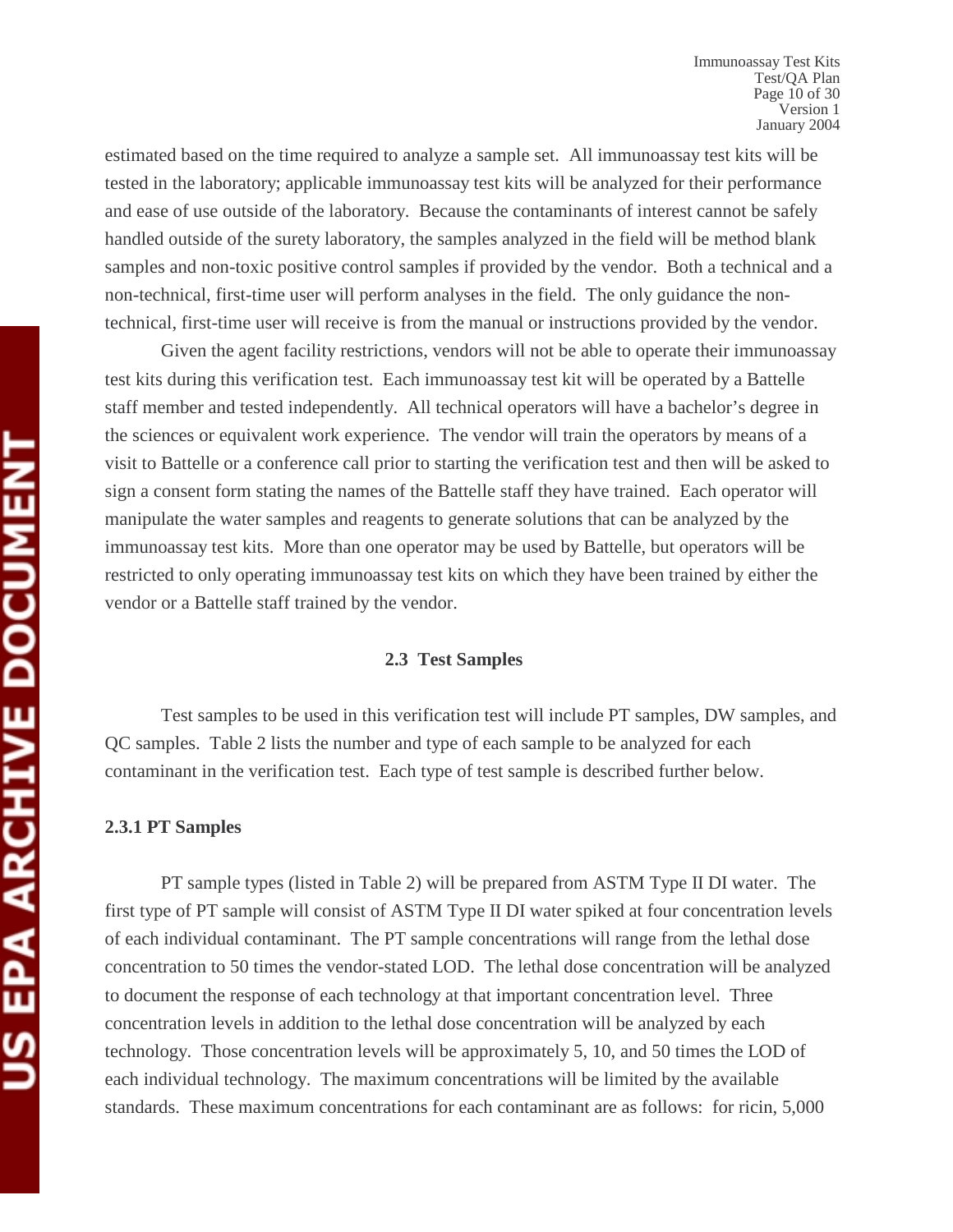mg/L, for botulinum toxin, 1,000 mg/L, and for anthrax,  $10^9$  spores/mL. Three replicates of each PT sample will be analyzed using the immunoassay test kits.

The second type of PT sample will be used to determine the MDL of each quantitative immunoassay test kit. Seven replicates of a contaminant sample prepared to be approximately five times greater than the LOD will be analyzed and the precision of the results used for the MDL determination. The third type of PT sample will be potential interferent samples. One sample will contain calcium and magnesium from carbonates and the second humic and fulvic acids isolated from the Suwanee River (obtained from the International Humic Substances Society) spiked into ASTM Type II DI water. Each of these contaminant mixtures will be prepared at two different concentration levels. One concentration will be near the upper limit of what would be expected in drinking water and one concentration at a mid-low range of what would be expected. Three replicates of each interferent PT sample will be analyzed to determine each immunoassay test kit's susceptibility to commonly found interferences in DW. Also, each contaminant will be added to these samples along with the potential interferents, at a concentration of 10 times the LOD and analyzed in triplicate.

The fourth type of PT sample will be a cross-reactivity check sample. *Bacillus thuringiensis* (for anthrax), lectin from soybean (for ricin), and lipopolysacharide (for botulinum toxin), all biologically similar to the specified targets, will be prepared in ASTM Type II DI water at concentrations equivalent to 10 times the LOD of the test kits. Three replicates of each crossreactivity check sample will be analyzed using the immunoassay test kits to determine if there are false positive results in response to these similar bacteria.

#### **2.3.2 Drinking Water Samples**

Drinking water samples will be collected from four geographically distributed municipal sources to evaluate the performance of the immunoassay test kits with various sample matrices. These samples will vary in their source and treatment and disinfection process. All samples will have undergone either chlorination or chloramination disinfection prior to receipt. Samples will be collected from water utility systems with the following treatment and source characteristics:

- Chlorinated filtered surface water source
- Chlorinated unfiltered surface water source
- Chlorinated groundwater source
- Chloraminated filtered surface water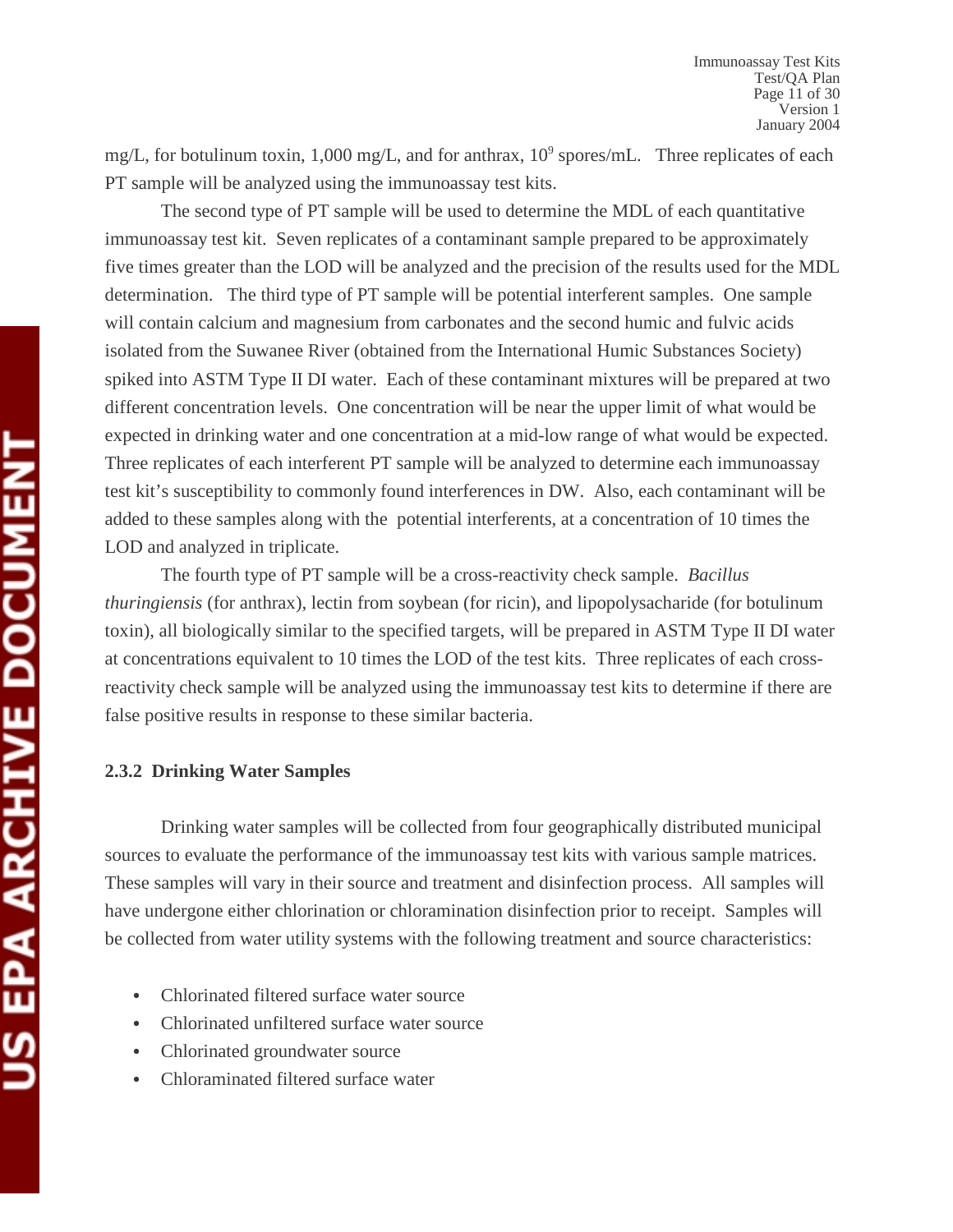All samples will be collected in pre-cleaned high density polyethylyne (HDPE) containers. After sample collection, to characterize the DW matrix, an aliquot of each DW sample will be sent to a subcontract laboratory to determine the following water quality parameters: concentration of trihalomethanes, haloacetic acids, total organic halides, calcium, magnesium, pH, conductivity, alkalinity, turbidity, organic carbon, and hardness. Because chlorine can degrade some of the contaminants, the DW samples will be dechlorinated with sodium thiosulfate pentahydrate prior to use. To evaluate the effect of a concentrated DW matrix on the immunoassay test kits performance, approximately 100 L of each of the above sources of DW will be dechlorinated and then concentrated through ultrafiltration techniques to a final volume of 250 mL. As shown in Table 2, each DW sample (non-concentrated and concentrated) will be analyzed without adding any contaminant, as well as after fortification with each individual contaminant at a single concentration level (10 times greater than the vendor-stated LOD).

| <b>Performance Test</b> | <b>Performance Factor</b>             | <b>Sample Description</b>                                                                               | <b>Reps</b> |
|-------------------------|---------------------------------------|---------------------------------------------------------------------------------------------------------|-------------|
| <b>ASTM Type II DI</b>  | Accuracy, Precision,                  | Contaminant PT sample @ Lethal Dose                                                                     | 3           |
| Water                   | Linearity <sup>(a)</sup>              | Contaminant PT sample $@$ 5 times the $LOD^{(b)}$                                                       | 3           |
|                         |                                       | Contaminant PT sample @ 10 times the LOD                                                                | 3           |
|                         |                                       | Contaminant PT sample @ 50 times the LOD                                                                | 3           |
|                         | Method Detection Limit <sup>(a)</sup> | Contaminant MDL sample $@$ 5 times the LOD                                                              | 7           |
|                         | Interferent                           | Calcium and Magnesium $@$ 50 mg/L                                                                       | 3           |
|                         |                                       | Calcium and magnesium $@$ 50 mg/L +<br>contaminant $@$ 10 times the LOD                                 | 3           |
|                         |                                       | Calcium and magnesium $@$ 250 mg/L                                                                      | 3           |
|                         |                                       | Calcium and magnesium $@$ 250 mg/L +<br>contaminant $@$ 10 times the LOD                                | 3           |
|                         |                                       | Fulvic and humic acids @ a total concentration of<br>$1 \text{ mg/L}$                                   | 3           |
|                         |                                       | Fulvic and humic acids $@$ a total concentration of<br>$1 mg/L + \text{contaminant}$ @ 10 times the LOD | 3           |
|                         |                                       | Fulvic and humic acids $@5mg/L$                                                                         | 3           |
|                         |                                       | Fulvic and humic acids $@5mg/L + \text{contaminant}$<br>@ 10 times the LOD                              | 3           |
|                         | <b>Cross Reactivity</b>               | Bacillus thuringiensis (anthrax)<br>Lectin from soybean (ricin)<br>Lipopolysacharide (botulinum toxin)  | 3           |

**Table 2. Summary of Test Samples for Immunoassay Test Kit Verification**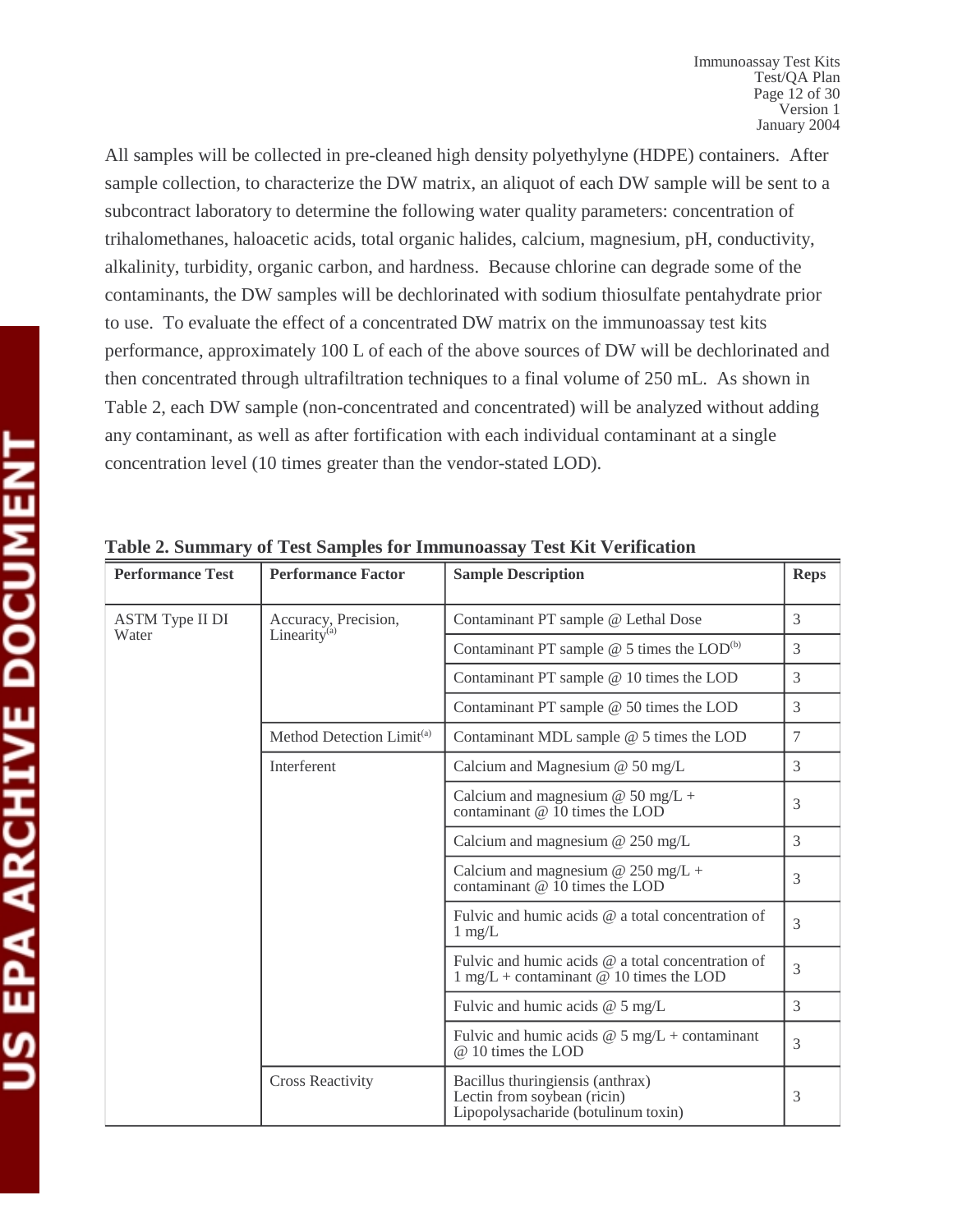|                              | Ease of Use, Field                                      | Technical operator analysis of method blank                    | 3              |
|------------------------------|---------------------------------------------------------|----------------------------------------------------------------|----------------|
|                              | Portability                                             | Non-technical first-time user analysis of method<br>blank      | $\overline{3}$ |
| <b>Drinking Water</b>        | <b>Performance Factor</b>                               | <b>Sample Description</b>                                      | <b>Reps</b>    |
| Filtered chlorinated         | Accuracy, Precision,                                    | Unspiked                                                       | 3              |
| surface water                | Linearity, Matrix Effects,<br>False Positives and False | Spiked with contaminant @ 10 times the LOD                     | 3              |
|                              | <b>Negatives</b>                                        | Concentrated unspiked                                          | 3              |
|                              |                                                         | Concentrated and spiked with contaminant @ 10<br>times the LOD | 3              |
| Unfiltered                   |                                                         | Unspiked                                                       | 3              |
| chlorinated surface<br>water |                                                         | Spiked with contaminant @ 10 times the LOD                     | 3              |
|                              |                                                         | Concentrated unspiked                                          | 3              |
|                              |                                                         | Concentrated and spiked with contaminant @ 10<br>times the LOD | 3              |
| Filtered chlorinated         |                                                         | Unspiked                                                       | 3              |
| surface water                |                                                         | Spiked with contaminant @ 10 times the LOD                     | $\mathfrak{Z}$ |
|                              |                                                         | Concentrated unspiked                                          | 3              |
|                              |                                                         | Concentrated and spiked with contaminant @ 10<br>times the LOD | 3              |
| Filtered<br>chloraminated    |                                                         | Unspiked                                                       | 3              |
| surface water                |                                                         | Spiked with contaminant @ 10 times the LOD                     | $\overline{3}$ |
|                              |                                                         | Concentrated unspiked                                          | 3              |
|                              |                                                         | Concentrated and spiked with contaminant @ 10<br>times the LOD | 3              |
| <b>Quality Control</b>       | <b>Performance Factor</b>                               | <b>Sample description</b>                                      | <b>Reps</b>    |
| Method Blank                 | <b>Quality Check</b>                                    | DI water - 10% of all samples                                  | 10             |
| <b>Positive Control</b>      | <b>Quality Check</b>                                    | Contaminant in DI water - 5% of all samples                    | 5              |
|                              |                                                         |                                                                |                |
|                              | Approximate total number of samples per contaminant     |                                                                | 115            |

(a) Not determined for qualitative immunoassay test kits.

(b) LOD in all cases is limit of detection provided by the vendor for their immunoassay test kit.

#### **2.3.3 QC Samples**

QC samples will include method blank (MB) samples consisting of ASTM Type II DI water, and positive control (PC) samples, consisting of ASTM Type II DI water fortified with a known contaminant at a concentration and type selected by the vendor All of the QC samples will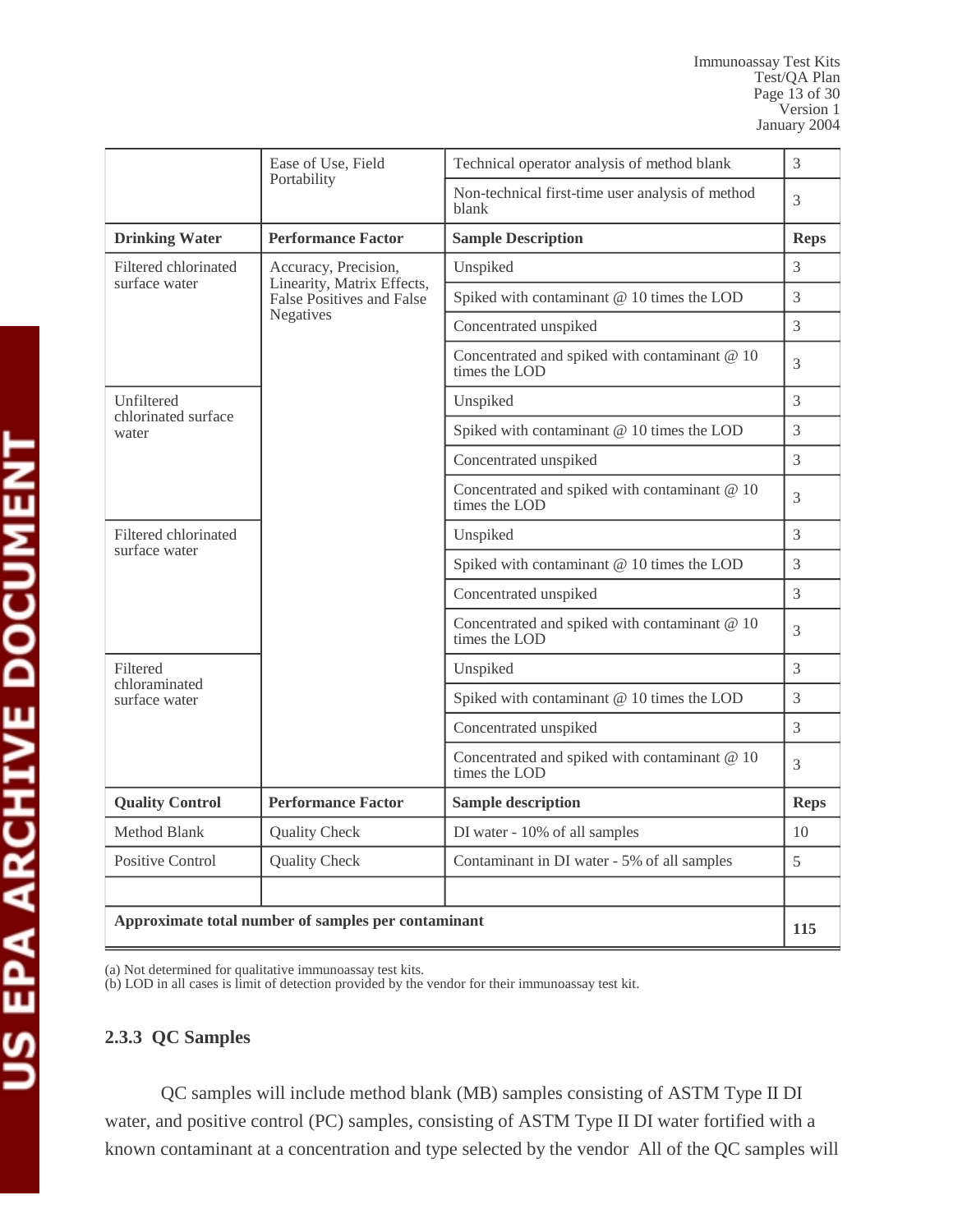be prepared from ASTM Type II DI water and will be exposed to identical sample preparation and analysis procedures as the test samples. The MB samples will be used to ensure that no sources of contamination are introduced in the sample handling and analysis procedures. At least 10% of the test samples will be MB samples. The PC samples will indicate to the operator whether the immunoassay test kit is functioning properly. If the immunoassay test kit is qualitative in nature, a positive result will be adequate for the operator to be assured of the proper functioning of the immunoassay test kit. If the immunoassay test kit is quantitative in nature, the vendor will provide acceptable control limits for results in which no corrective action will have to be taken. If the results are outside these control limits, the vendor will be contacted to find out if corrective action is necessary. PC samples will account for approximately 5% of all the test samples. The test samples will be analyzed blindly by the technical operator.

#### **2.4 Reference Method**

Standard laboratory reference methods do not exist for ricin or botulinum toxin. To ensure the accuracy of sample concentrations of ricin and botulinum toxin, QA oversight of the solution preparation in the form of audits, and purity tracking of standards will be performed. Section 6.0 describes the QA/QC procedures for this test. For anthrax, a plate enumeration technique of quantifying bacteria will be followed to confirm the concentration of the stock solution of these contaminants on a daily basis. The Battelle standard operating procedure (SOP) to be followed is SOP No: MERF X-0544 "Enumeration of BL-2 and BL-3 Bacteria Samples Via the Spread Plate Technique."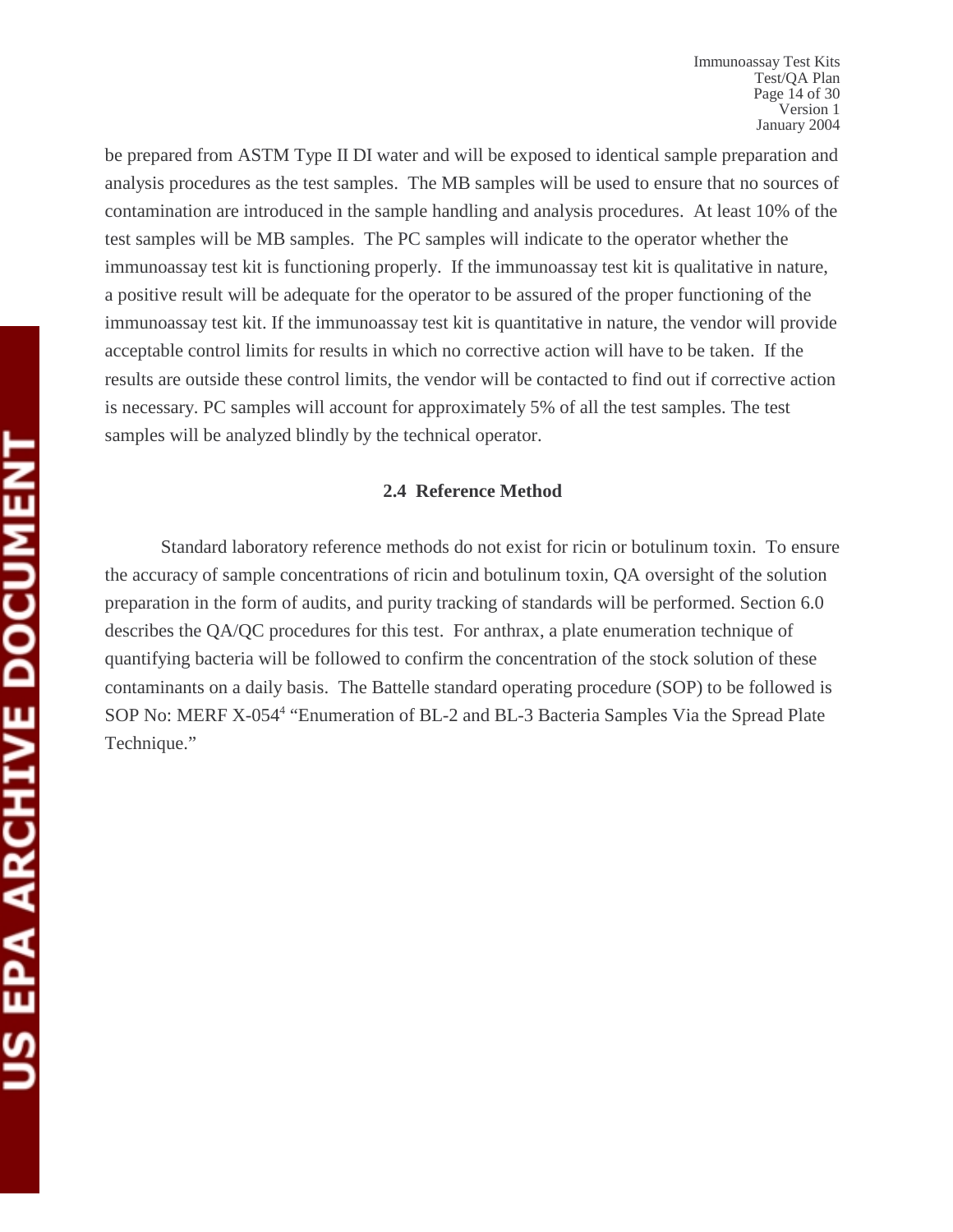# **3.0 MATERIALS AND EQUIPMENT**

In general, this verification test will rely on immunoassay test kit materials and equipment provided by the vendors. Battelle will provide the following equipment and materials for the collection, preparation, storage, and shipment of test samples.

# **3.1 Testing Supplies**

The following supplies will be needed throughout testing for sample collection and preparation of the DW and QC samples:

- ASTM Type II DI water
- Various laboratory supplies necessary for accurate preparation of the test samples (i.e., volumetric pipettes, pipet bulbs, Eppendorf micro pipettes/pipette tips, volumetric flasks, disposable pipettes, etc.)
- 25-L HDPE containers for sample collection and shipment
- Various smaller sizes of pre-cleaned HDPE and glass containers for sample aliquot storage
- Standards of contaminant and interferents with a known level of purity (NIST) traceable or equivalent)
- Sodium thiosulfate pentahydrate
- n,n-diethyl-p-phenylenediamine (DPD) tablet
- Personal protective equipment.

# **3.2 Field Analysis Supplies**

For the analysis of the method blank samples in the field, Battelle will provide only the water used for analysis. The operators will depend on only supplies provided by the vendor to analyze the samples.

# **3.3 Special Facilities**

All of the contaminants to be evaluated in this verification test (botulinum toxin, ricin, and anthrax) can only be handled in laboratories that are specially designed and certified for the use of chemical and biological agents and by operators who are trained in their use. Battelle's Medical Research and Evaluation Facility (MREF), which is a Department of Defense laboratory-scale facility conducting research with chemical and biological agents, will provide the facilities and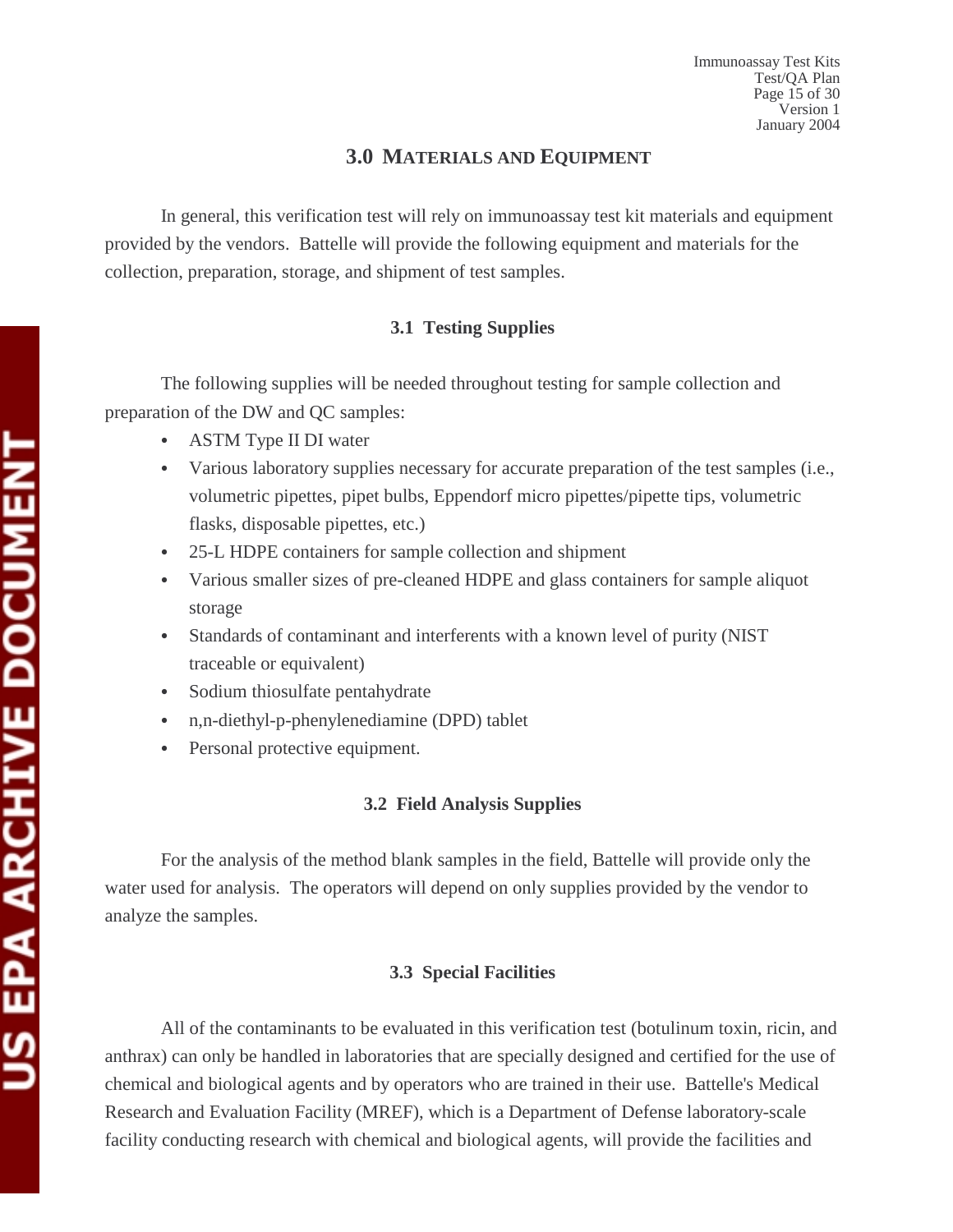staff for verification testing of the specified contaminants. The MREF is licensed to ship, receive, and handle select agents, as defined by the Centers for Disease Control and Prevention (CDC)<sup>5</sup>. The facility maintains state-of-the-art equipment and professional and technical staffing expertise to safely conduct testing and evaluation of hazardous chemical and biological materials.

The MREF and its personnel have the demonstrated capability for storing and safely handling botulinum toxin, ricin, and anthrax. Biological agent use will be according to the CDC Select Agents Program  $(32 \text{ CFR } 626 \text{ and } 627)^5$  administered through the Biological Defense Research Program and the Battelle MREF Facility Safety Plan.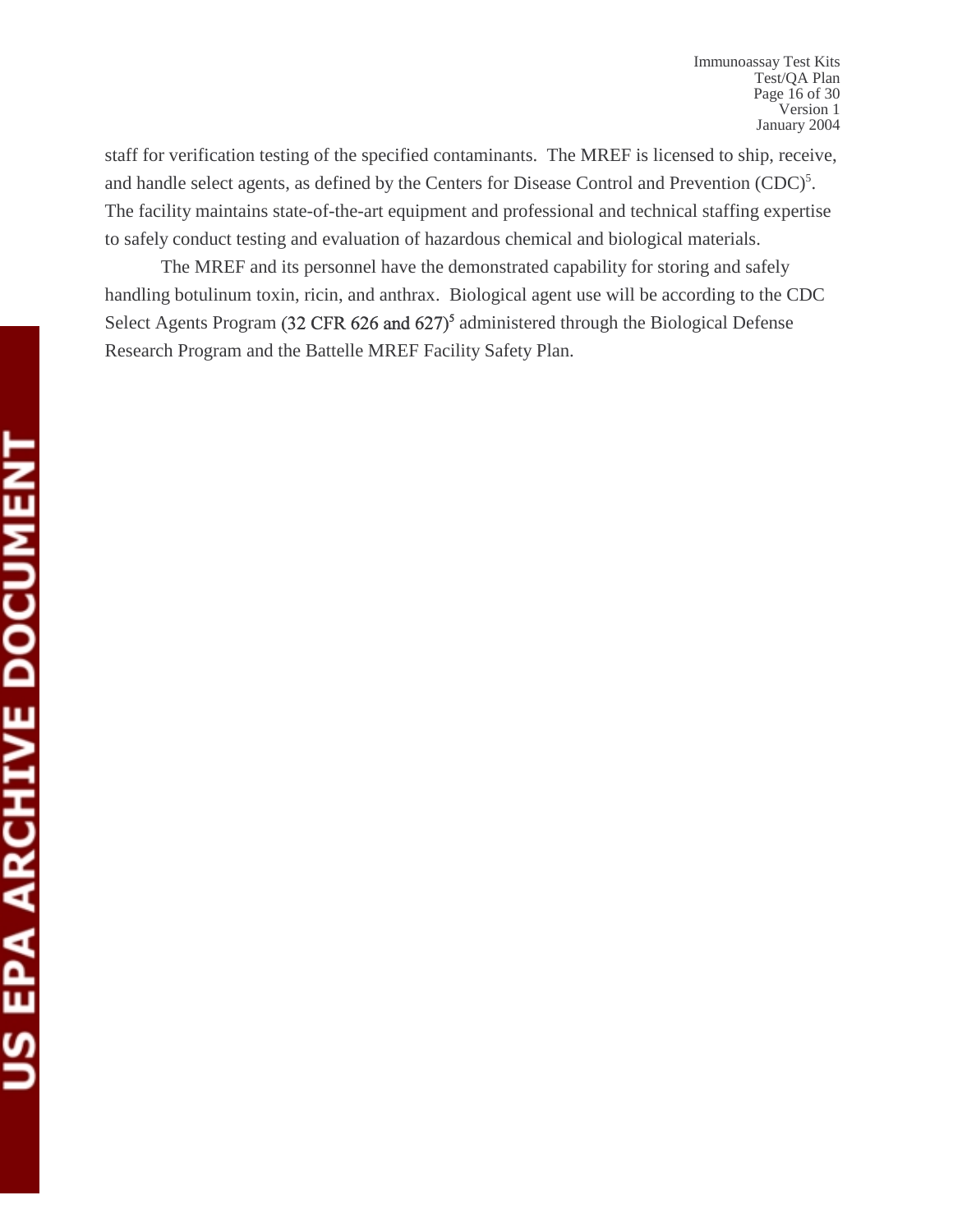# **4.0 PROCEDURES**

#### **4.1 Test Sample Collection, Preparation, and Storage**

Stock solutions of each contaminant and interferent will be prepared in ASTM Type II DI water from certified standards. The concentration of the anthrax stock solutions will be confirmed daily using plate enumeration method. The ricin and botulinum toxin solutions will be prepared daily.

PT and QC samples will be prepared in ASTM Type II DI water using the aforementioned stock solutions. Aliquots of each stock solution will be diluted to the appropriate concentration using volumetric pipets and glassware. The DW samples will be collected as described in Section 2.3.2. Because free chlorine will degrade many of the contaminants and interferences during storage, the sample will be immediately dechlorinated with sodium thiosulfate pentahydrate (or other dechlorination reagents as per vendor protocol). The dechlorination of the DW will be qualitatively confirmed by adding a diethyl-p-phenylene diamine (DPD) tablet to an aliquot of DW. If the water does not turn pink, the dechlorination process will be determined to be successful. If the water does turn pink, an additional dechlorinating reagent will be added and the dechlorination confirmation procedure will be repeated. Once dechlorination is confirmed, 100 L of each DW sample will be concentrated as described previously, and approximately 25 L will remain unconcentrated. The dechlorinated concentrated and native DW samples will be analyzed unspiked and spiked. Aliquots of each stock solution will be diluted to the appropriate concentration using volumetric pipets and glassware and with each DW sample as the dilution solvent. All spiked DW samples will be analyzed on the same day as they are prepared.

#### **4.2 Sample Identification**

Aliquots to be analyzed by each immunoassay test kit will be drawn from the PT, QC or DW samples and placed in sample containers with unique identification (ID) numbers. A master log of the samples and sample ID numbers for each immunoassay test kit will be maintained by Battelle. The ID number, date, person collecting, sample location, and time of collection will be recorded on a chain-of-custody form for all field samples.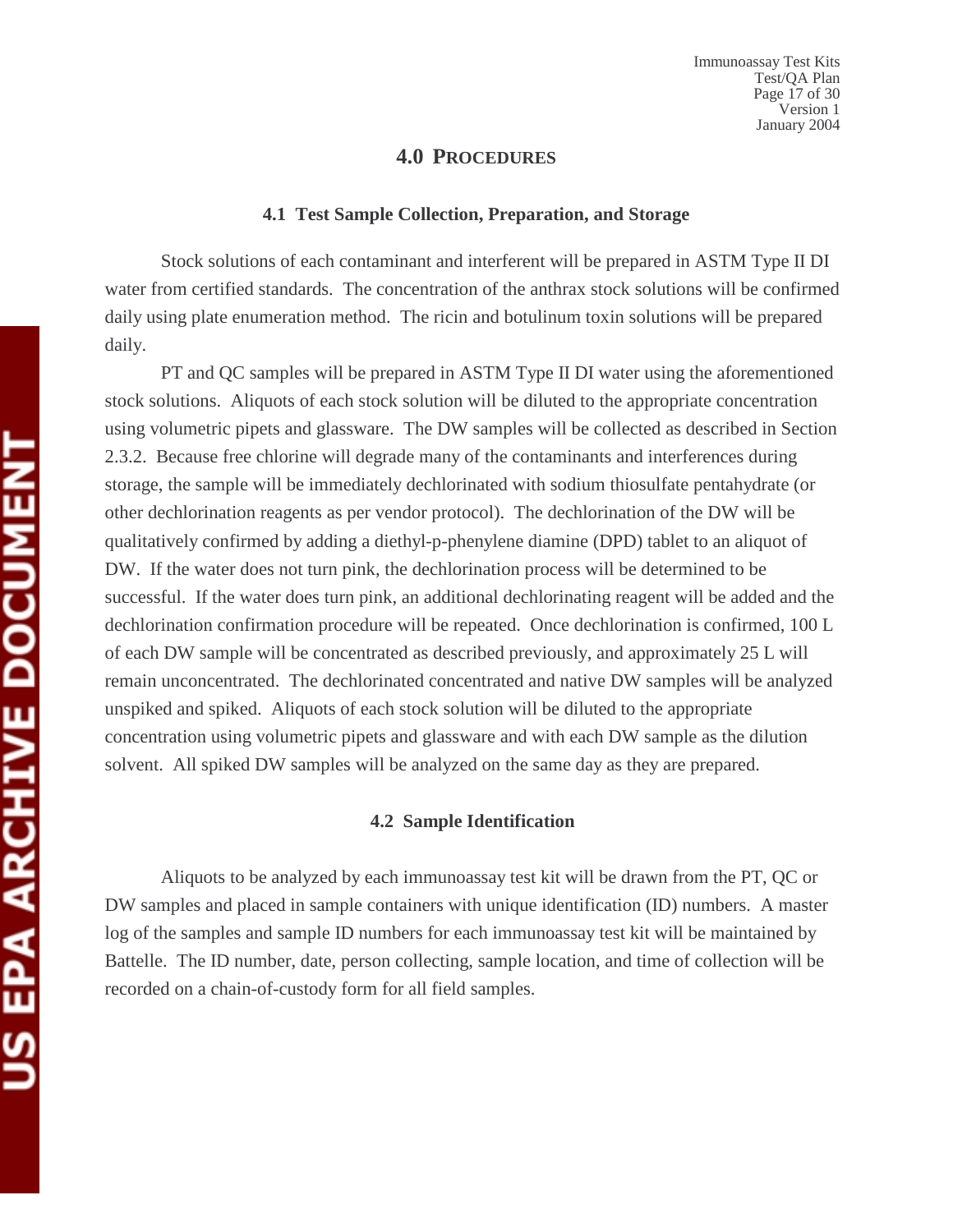#### **4.3 Sample Analysis**

#### **4.3.1 Drinking Water Characterization**

Table 3 lists the methods to be used to characterize the DW samples collected from the various water sources by the subcontract laboratory. The suppliers of the DW samples will also be asked to provide water quality characteristics data that are typical for their water source. If the results from characterization analysis are different from suppliers data, the variance will be noted by the Verification Test Coordinator. Information produced on physio-chemical parameters of drinking water by the subcontract laboratory for this test will be utilized for verifying performance of the immunoassay test kits.

| <b>Parameter</b>      | <b>Method</b>           | <b>Method Detection</b><br>Limits <sup>(b)</sup> |
|-----------------------|-------------------------|--------------------------------------------------|
| Turbidity             | EPA 180.1 <sup>6</sup>  | $0.067$ ntu                                      |
| Organic carbon        | SM 53107                | $0.7 \text{ mg/L}$                               |
| Specific conductivity | SM 25107                | $2 \mu$ mho                                      |
| Alkalinity            | SM 2320 <sup>7</sup>    | $2 \text{ mg/L}$                                 |
| pH                    | EPA 150.1 <sup>8</sup>  | <b>NA</b>                                        |
| <b>Hardness</b>       | EPA 130.2 <sup>8</sup>  | $5 \text{ mg/L}$                                 |
| Total organic halides | SM 53207                | $5 \mu g/L$                                      |
| Trihalomethanes       | EPA 524.2 <sup>9</sup>  | $0.5 \mu g/L$ /analyte                           |
| Haloacetic acids      | EPA 552.2 <sup>10</sup> | $1.0 \mu g/L$ /analyte                           |

**Table 3. Physio-Chemical Characterization of Drinking Watera** 

(a) Physio-chemical DW characterization to be performed by the subcontract laboratory (b) Method detection limits based on standard methods.

#### **4.3.2 Stock Solution Confirmatory Methodologies**

Botulinum toxin and ricin and their cross reactivity analogues do not have methods available to confirm their concentrations. QA procedures will ensure accurate sample preparation. The concentration of anthrax and its corresponding cross-reactivity analogue will be confirmed by a plate enumeration method following Battelle SOP No.: MERF X-054. For the interferent samples, the concentration of calcium and magnesium will be confirmed by EPA Method  $200.8<sup>11</sup>$ and the concentration of humic and fulvic acid will be confirmed by Standard Method  $5310<sup>7</sup>$  for total and dissolved organic carbon.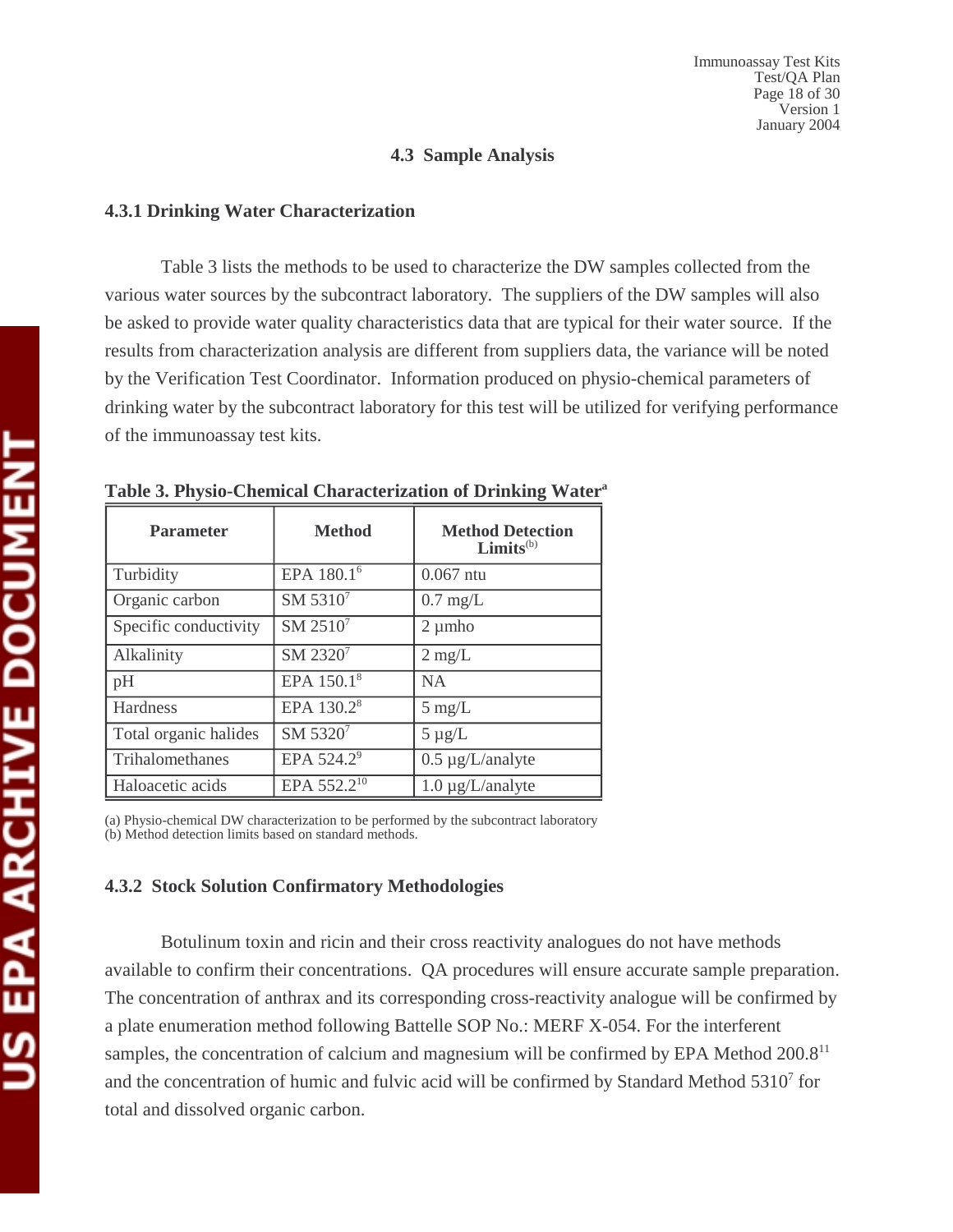#### **4.4 Immunoassay Test Kits**

Each vendor will provide immunoassay test kits, consumables like reagents and other necessary equipment (e.g. vortexer, spectrophotometer) for the analysis of all samples. The full set of samples listed in Table 2 unless otherwise noted will be analyzed by each immunoassay test kit for each applicable contaminant. The analyses will be performed according to the vendor's recommended procedures as described in the standard written instructions or manual provided with the immunoassay test kits. Calibration and maintenance of the immunoassay test kits will be performed as specified in the written instructions or manual.

Immunoassay test kit results will be recorded manually by the technical and non-technical operator on data sheets designed specifically for this verification test. In addition to the immunoassay test kit results, the data sheets will include records of the time required for sample analysis and technical and non-technical operator observations concerning the use of the immunoassay test kit (e.g., ease of use, maintenance, etc.).

#### **4.5 Schedule**

The verification test described here will take place during approximately three weeks in January 2004 at Battelle's laboratories in West Jefferson, Ohio, and at a nearby non-laboratory location. It will be necessary for participating vendors to provide their immunoassay test kits to Battelle prior to testing so staff may become familiar with operating the immunoassay test kits before testing begins. Vendor staff are requested to provide training in operating the immunoassay test kits either in person or by teleconference. Unused immunoassay test kits and associated equipment (but not consumables) will be returned to the vendors at the completion of report writing. As appropriate, immunoassay test kits will be decontaminated by washing with an aqueous solution of bleach before being returned to the vendor.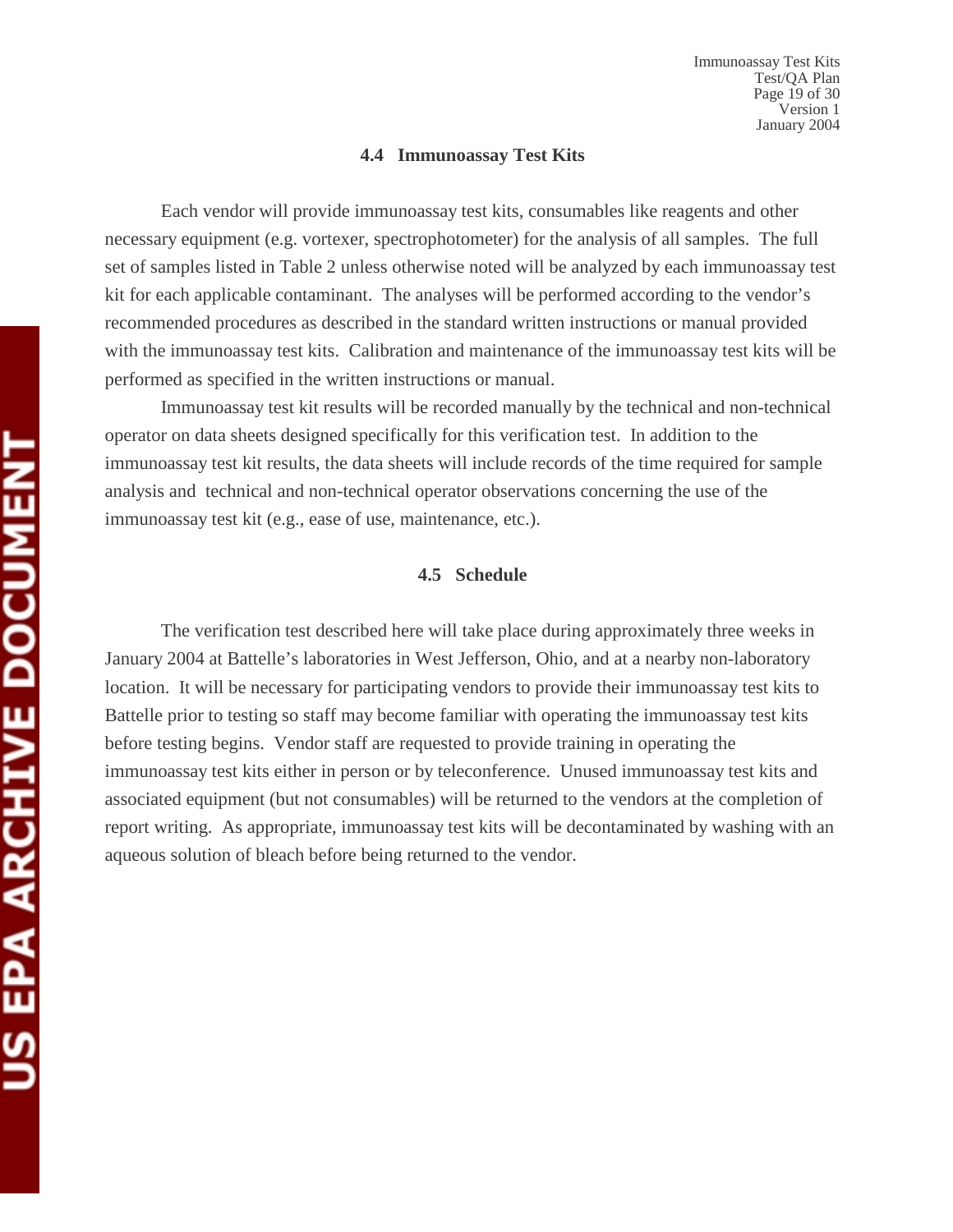## **5.0 DATA HANDLING AND REPORTING**

#### **5.1 Data Acquisition and Review**

Various types of data will be acquired and recorded electronically or manually by Battelle during this verification test. Table 4 summarizes the type of data to be recorded. All data and observations will be documented by Battelle staff on data sheets or in laboratory record books. Results from the laboratory reference instruments will be compiled in electronic format.

Records received by or generated by Battelle staff in the verification test will be reviewed by a more Battelle senior staff member within two weeks of receipt or generation, respectively, before the records are used to calculate, evaluate, or report verification results. This review will be performed by a Battelle technical staff member involved in the verification test, but not the staff member that originally received or generated the record. The review will be documented by the person performing the review by adding his/her initials and date to a hard copy of the record being reviewed. This hard copy will then be returned to the Battelle staff member who will be storing the record. In addition, data calculations performed by Battelle will be spot-checked by Battelle technical staff to ensure that calculations are performed correctly. Calculations to be checked include any statistical calculations described in this test/QA plan. The data obtained from this verification test will be compiled and reported independently for each immunoassay test kit. Results for immunoassay test kits from different vendors will not be compared with each other.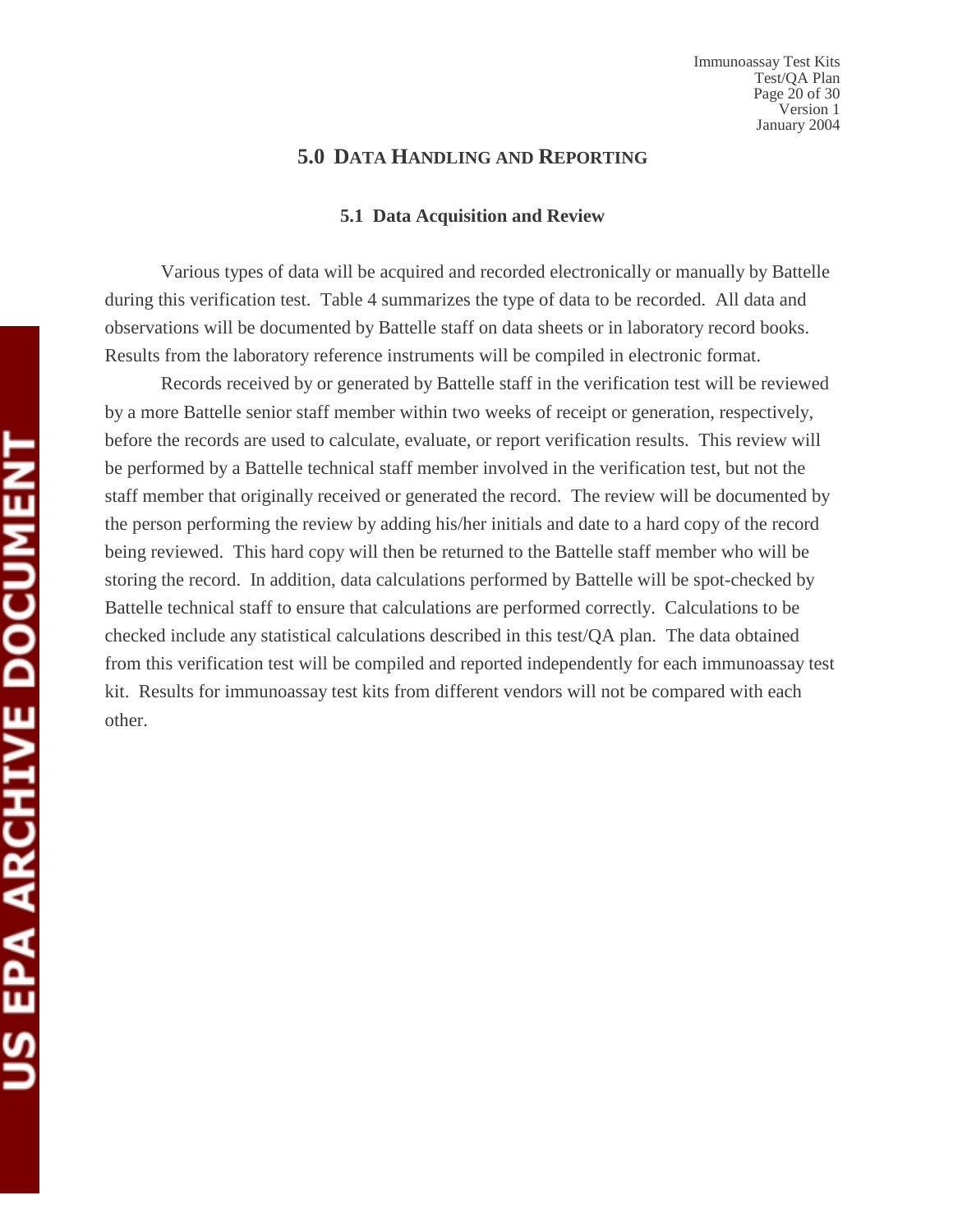| Data to Be<br><b>Recorded</b>                                                                                                             | <b>Where Recorded</b>                                                        | <b>How Often</b><br><b>Recorded</b>                             | <b>Disposition of Data</b> <sup>(a)</sup>                                                                   |
|-------------------------------------------------------------------------------------------------------------------------------------------|------------------------------------------------------------------------------|-----------------------------------------------------------------|-------------------------------------------------------------------------------------------------------------|
| Dates and times of<br>test events                                                                                                         | ETV data sheets                                                              | Start/end of test, and<br>at each change of a<br>test parameter | Used to<br>organize/check test<br>results; manually<br>incorporated in data<br>spreadsheets as<br>necessary |
| Calibration<br>information and<br>results for physico-<br>chemical<br>parameters<br>(temperature,<br>salinity, pH,<br>conductivity, etc.) | ETV data sheets                                                              | Prior to sample<br>preparation                                  | Manually incorporated<br>in data spreadsheets as<br>necessary                                               |
| Sample collection<br>and preparation<br>information,<br>including chain-of-<br>custody                                                    | ETV data sheets<br>and chain-of-<br>custody forms                            | At time of sample<br>collection and<br>preparation              | Used to<br>organize/check test<br>results; manually<br>incorporated in data<br>spreadsheets as<br>necessary |
| Immunoassay test<br>kit procedures and<br>sample results                                                                                  | ETV data sheets                                                              | Throughout test<br>duration                                     | Manually incorporated<br>in data spreadsheets                                                               |
| Reference method<br>procedures and<br>sample results                                                                                      | ETV data sheets,<br>or data acquisition<br>system, as<br>appropriate         | Throughout sample<br>analysis process                           | <b>Transferred</b> to<br>spreadsheets                                                                       |
|                                                                                                                                           | (a) All activities subsequent to data recording are carried out by Battelle. |                                                                 |                                                                                                             |
|                                                                                                                                           |                                                                              | 5.2 Data Analysis                                               |                                                                                                             |

#### **Table 4. Summary of Data Recording Process**

For immunoassay test kits that provide quantitative results, PT and DW sample accuracy will be assessed relative to the contaminant spike level. The results for each set of analyses averaged, and the accuracy will be expressed in terms of a percent recovery (R) as calculated from Equation 2:

$$
R = \overline{C} / C_R \times 100
$$
 (2)

where  $\overline{C}$  is the average concentration measured by the immunoassay test kit and  $C_R$  is the spike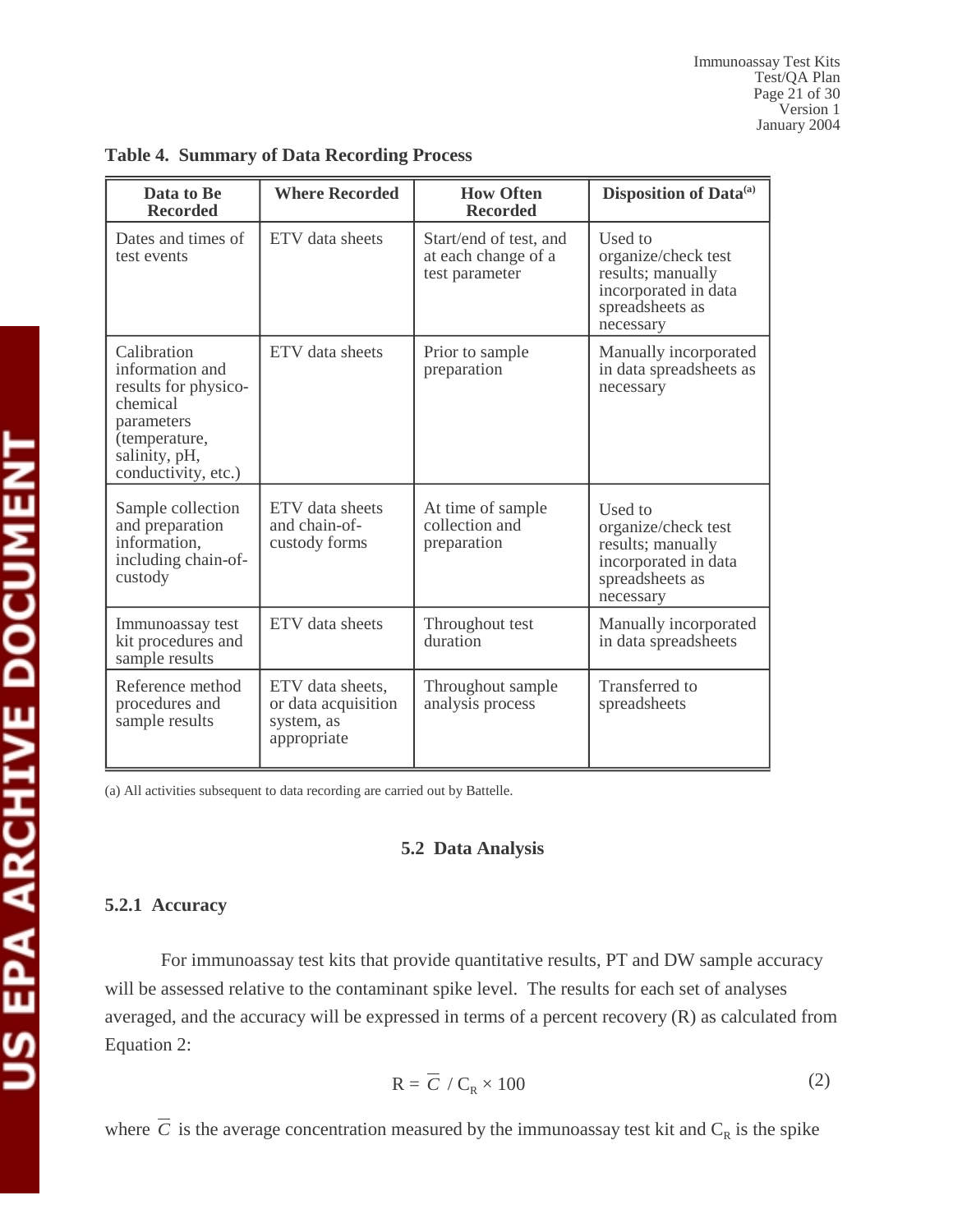level for the PT or DW sample.

For qualitative results, accuracy will be assessed by evaluating how often the immunoassay test kit result is positive in the presence of a concentration above the LOD. An overall percent agreement will be determined by dividing the number of positive responses to the overall number of analyses.

#### **5.2.2 Precision**

For immunoassay test kits that provide quantitative results, the standard deviation (S) of the results for the replicate samples will be calculated for each sample using Equation 3:

$$
S = \left[ \frac{1}{n-1} \sum_{k=1}^{n} \left( C_k - \overline{C} \right)^2 \right]^{1/2} \tag{3}
$$

where n is the number of replicate samples,  $C_k$  is the concentration measured for the  $k<sup>th</sup>$  sample, and  $\overline{C}$  is the average concentration of the replicate samples. The precision for each sample will be reported in terms of the relative standard deviation (RSD) as calculated using Equation 4:

$$
RSD = \frac{|S|}{|\overline{C}|} \times 100\tag{4}
$$

For immunoassay test kits that provide qualitative results, precision will be assessed by calculating the percentage of consistent responses.

#### **5.2.3 Linearity**

For immunoassay test kits that provide quantitative results, linearity will be assessed by performing a linear regression with the spiked contaminant concentration as the independent variable, and the individual immunoassay test kit result as the dependent variable. Individual replicate results for the four PT samples for each contaminant will be used in the linear regression. Linearity will be expressed in terms of the slope, intercept, and correlation coefficient (r). Linearity will not be determined for qualitative immunoassay test kits.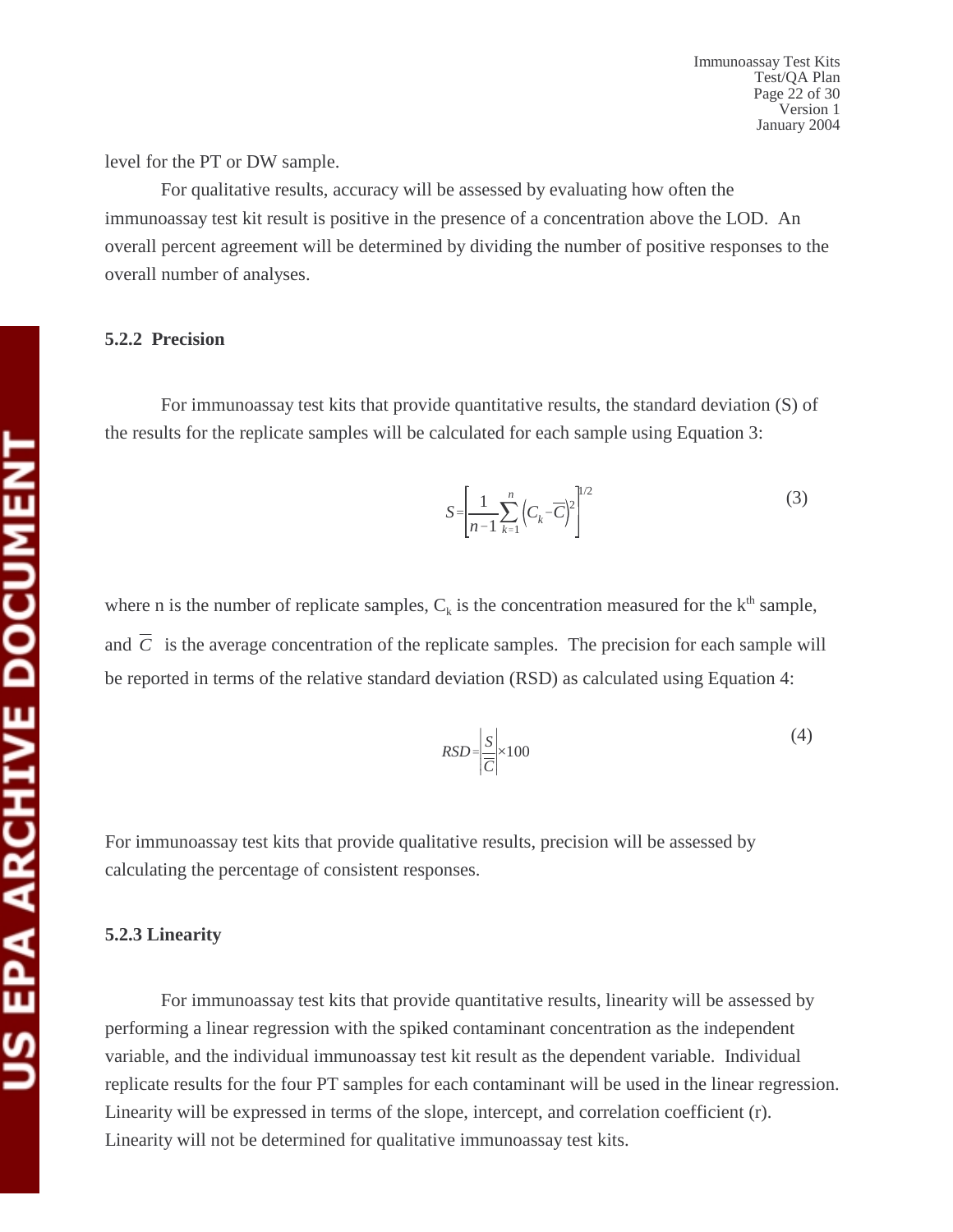#### **5.2.4 Method Detection Limit**

The MDL for each quantitative immunoassay test kit will be assessed using results from seven replicate analyses of a sample spiked at a level of approximately five times the vendorstated immunoassay test kit detection limit. The standard deviation of the seven replicate samples will be calculated using Equation 3. The MDL will be calculated using Equation 5:

$$
MDL = t \times S \tag{5}
$$

where t is the Student's t value for a 99% confidence level and S is the standard deviation of the seven replicate samples. An MDL will not be determined for qualitative immunoassay test kits, but the lowest concentration PT sample to consistently exhibit positive results will be evaluated and reported.

#### **5.2.5 Cross Reactivity**

Cross reactivity of the immunoassay test kits to the biological agent analogues will be assessed by evaluating the results for samples that contain only the analogues, but not the biological agents themselves. The percent of samples that indicate a positive response for the biological agent when only the analogue is present will be reported. Cross reactivity will be determined for qualitative and quantitative test kits that detect biological agents.

#### **5.2.6 Matrix Interferences**

The potential effect of the DW matrix on the immunoassay test kit performance will be evaluated qualitatively by comparing the results for the spiked and unspiked DW samples to those for the PT samples. For the quantitative tests, the accuracy and precision of the results will be compared. For the qualitative tests, the results indicating the correct or incorrect reporting of the presence of a contaminant will be evaluated.

#### **5.2.7 False Positive/False Negative Responses**

For both quantitative and qualitative immunoassay test kits, a false positive response is defined as a detectable or positive immunoassay test kit response when the ASTM DI water or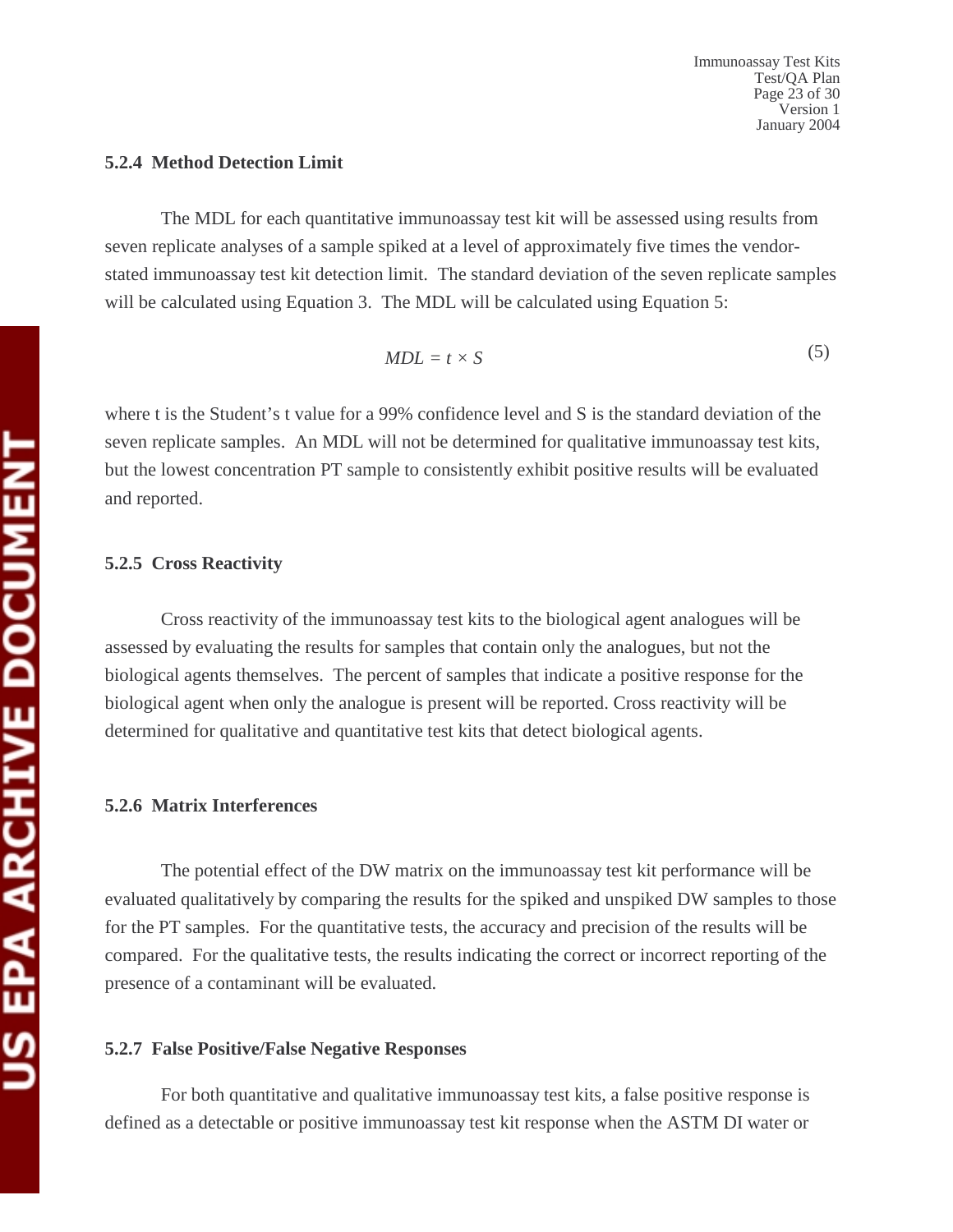drinking water sample is spiked with a potential interferent or cross reactive compound or not spiked at all. A false negative response is defined as a non-detectable response or negative response when the sample was spiked with a contaminant at a concentration greater than the LOD. Reagent blanks, PT (contaminant, interferent, and cross-reactivity) samples, and DW samples will be included in the analysis.

#### **5.3 Reporting**

The data obtained in the verification test will be compiled separately for each immunoassay test kit, and the data evaluation methods described in Section 5.2 will be applied to each data set without comparison to any other immunoassay test kit. At no time will data for immunoassay test kits from different vendors be intercompared or ranked. Following completion of the data evaluation, a draft verification report will be prepared for each immunoassay test kit. The verification report will describe the verification test procedures and document the results. Each draft verification report will be submitted to the corresponding vendor for review and comment. Each draft report will be revised in response to the comments provided by the vendor. The revised reports will be submitted for external peer review, revised again to address the peer review comments, and submitted to EPA for final approval.

A verification statement will also be prepared for each immunoassay test kit. The verification statement is a two- to four page summary of the immunoassay test kit, test procedures, and results. The verification statement will follow the same review and revision process as the verification reports. Upon final approval by EPA, each verification statement will be signed by a senior Battelle manager and an EPA laboratory director. Final verification reports and statements are expected to be posted on the ETV website (http://www.epa.gov/etv), and original signed verification statements will be provided to the vendor.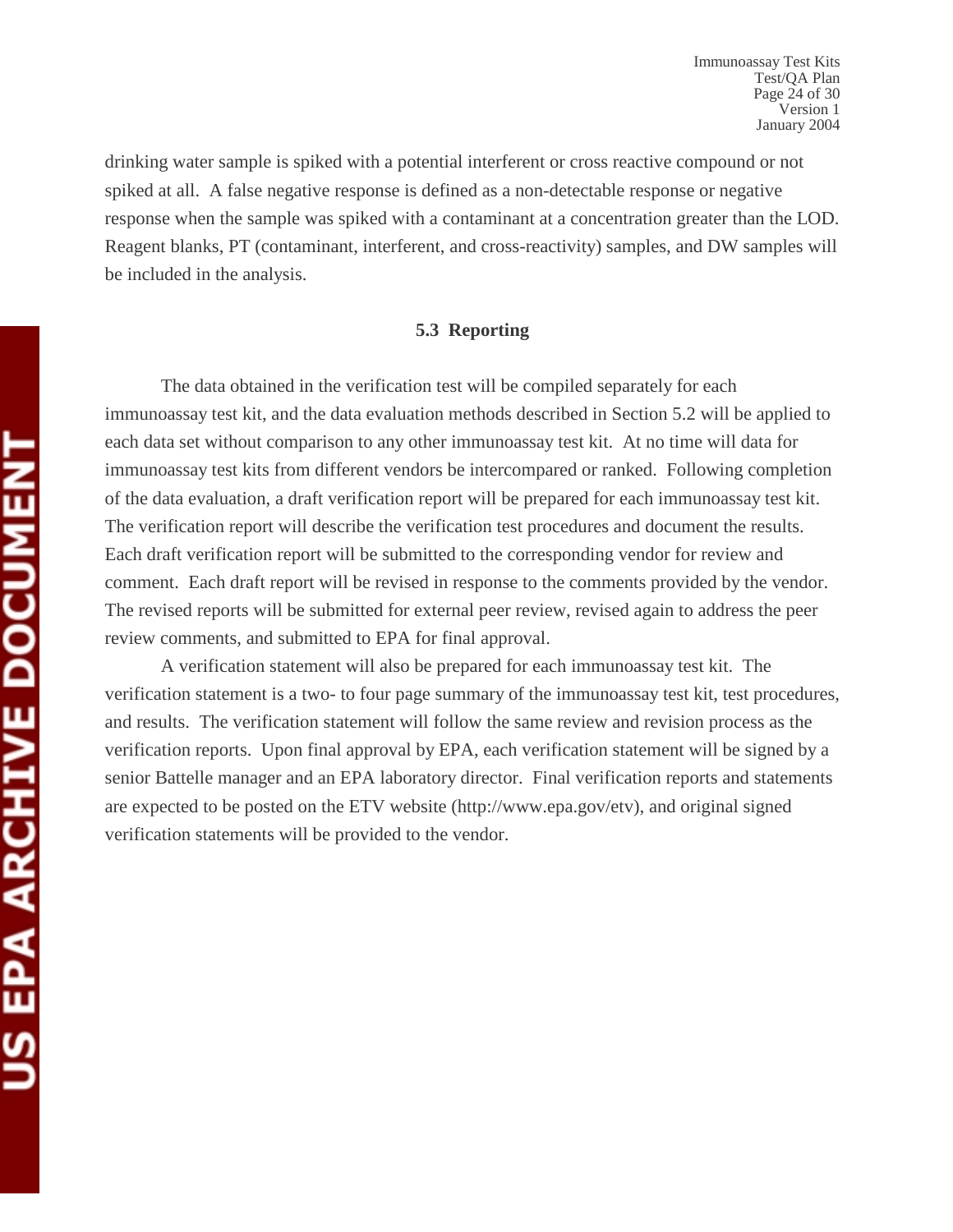#### **6.0 QUALITY ASSURANCE /QUALITY CONTROL**

The QA/QC activities associated with this verification test will focus primarily on sample preparation and handling, data recording and analysis, and reference laboratory analysis. An independent audit covering each of these areas will be performed by the Battelle Quality Manager to ensure the quality of the verification test.

#### **6.1 Sample Chain-of-Custody Procedures**

Sample custody will be documented throughout collection, shipping, and analysis of the samples from the water utility to Battelle laboratories. Similar documentation will be recorded for shipping and analysis of samples to the subcontract laboratories. Sample chain-of-custody procedures will be in accordance with the Battelle SOP D/F ASAT II-007<sup>12</sup>, *Sample Receipt*, *Custody, and Handling.* The chain-of-custody form summarizes the samples collected and analyses requested. The chain-of-custody form will track sample release from the field to the Battelle laboratory, and from the Battelle laboratory to the subcontract laboratory. Each chain-ofcustody form will be signed by the person relinquishing samples once that person has verified that the chain-of-custody form is accurate. The original sample chain-of-custody forms accompany the samples; the shipper will keep a copy. Upon receipt at the sample destination, chain-ofcustody forms will be signed by the person receiving the samples once that person has verified that all samples identified on the chain-of-custody forms are present in the shipping container. Any discrepancies will be noted on the form and the sample receiver will immediately contact the Verification Test Coordinator to report missing, broken, or compromised samples.

#### **6.2 Test Kit Calibration**

Prior to analysis, the verification test coordinator will identify test kits that require calibration. All test kits will be calibrated according to vendor directed procedures. Other equipment provided by the vendor will be calibrated based on vendor requirements.

#### **6.3 Equipment Calibration**

For physio-chemical characterization and confirmation of interferences, analytical equipment will be calibrated by the subcontract laboratory according to the procedure specified in the standard method. Pipettes will be calibrated according to the procedure outlined in Battelle SOP No: VI-025<sup>13</sup>. Pipettes will be calibrated semiannually and the calibration service will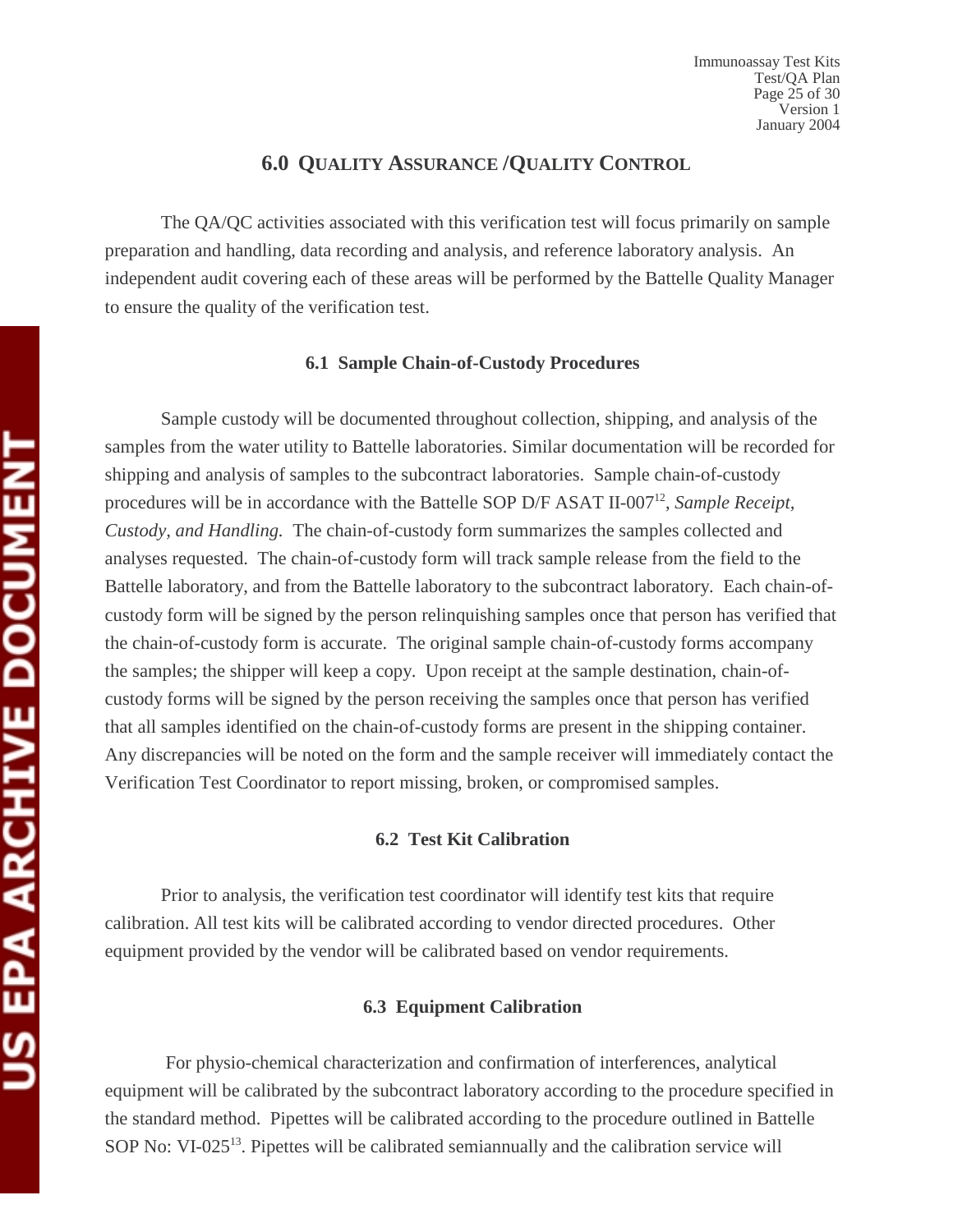provide a calibration certificate.

#### **6.4 QC of Stock Solutions Preparation and DW Characterization**

In lieu of analytical methods for ricin and botulinum toxin, Battelle QA staff will provide oversight of the stock solution preparation for these contaminants. The concentration of the stock solutions of anthrax and their corresponding analogues will be confirmed by the plate enumeration method; additionally, each DW sample will undergo analysis by this method to confirm the absence of these bacteria. Method blanks and control spikes will be analyzed by the subcontract laboratory performing confirmation analysis on the calcium, magnesium, and humic and fulvic acid samples. Method blanks and control spikes will be analyzed with every batch of samples processed. Method blank and control spikes of interferences will be analyzed in accordance with standard methods and QC limits specified therein.

#### **6.5 Audits**

#### **6.5.1 Technical Systems Audit**

The Battelle Quality Manager will conduct a technical systems audit at least once during the course of the verification test. The purpose of this audit is to ensure that the verification test is being performed in accordance with this test/QA plan and the AMS  $QMP<sup>1</sup>$ , and that all procedures described in this test/QA plan are being followed. This audit will review the standards and methods used, compare actual test procedures to those specified in this test/QA plan, and review data acquisition and handling procedures. An independent technical systems audit may also be performed by EPA Quality Management staff during the verification test at EPA's discretion.

Before using an outside laboratory to perform stock solution confirmation analyses, the Battelle Quality Manager will conduct an audit of the laboratory's quality documents. If there are areas of concern with the quality documents, the commercial laboratory will be notified, and if they are willing to adapt their procedures, the laboratory will still be used. If not, another laboratory will be selected.

#### **6.5.2 Data Quality Audit**

At least 10% percent of the data acquired during the verification test will be audited during the verification test. Battelle's Quality Manager will trace the data from its initial acquisition,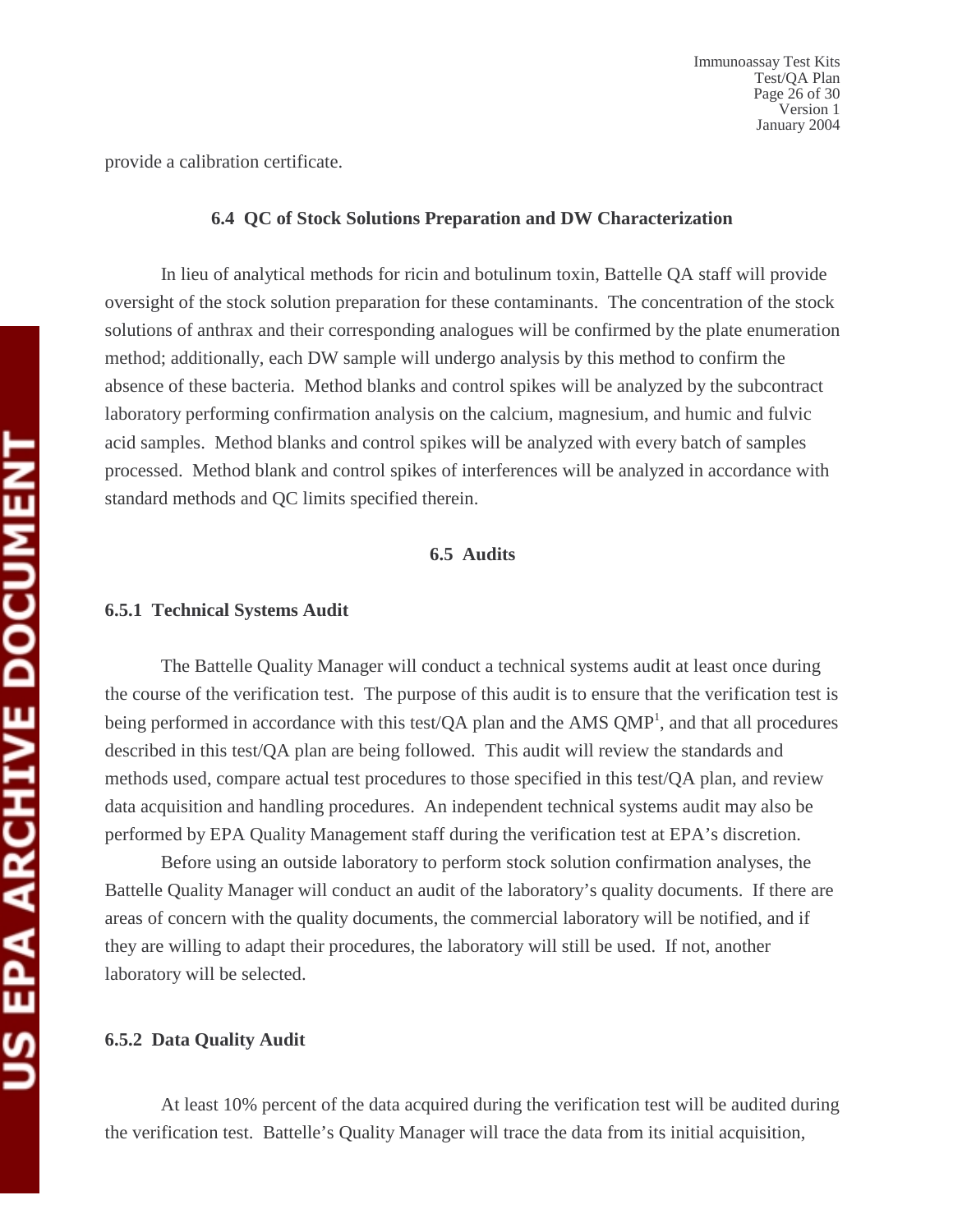through reduction and statistical analysis, to final reporting, to ensure the integrity of the reported results. All calculations performed on the data undergoing the audit will be checked.

## **6.6 QA/QC Reporting**

Each assessment and audit will be documented in accordance with Section 3.3.4 of the AMS QMP<sup>1</sup>. The results of the technical systems audit will be submitted to EPA. Assessment reports will include the following:

- Identification of any adverse findings or potential problems
- Response to adverse findings or potential problems
- Recommendations for resolving problems
- Confirmation that solutions have been implemented and are effective
- Citation of any noteworthy practices that may be of use to others.

## **6.7 Corrective Action**

During the course of any assessment or audit, the Battelle Quality Manager will inform the technical staff of any immediate corrective action that should be taken. If serious quality problems exist, the Battelle Quality Manager is authorized to stop work. Once the assessment report has been prepared, the verification test coordinator will ensure that a response is provided for each adverse finding or potential problem, and will implement any necessary follow-up corrective action. The Battelle Quality Manager will ensure that follow-up corrective action has been taken.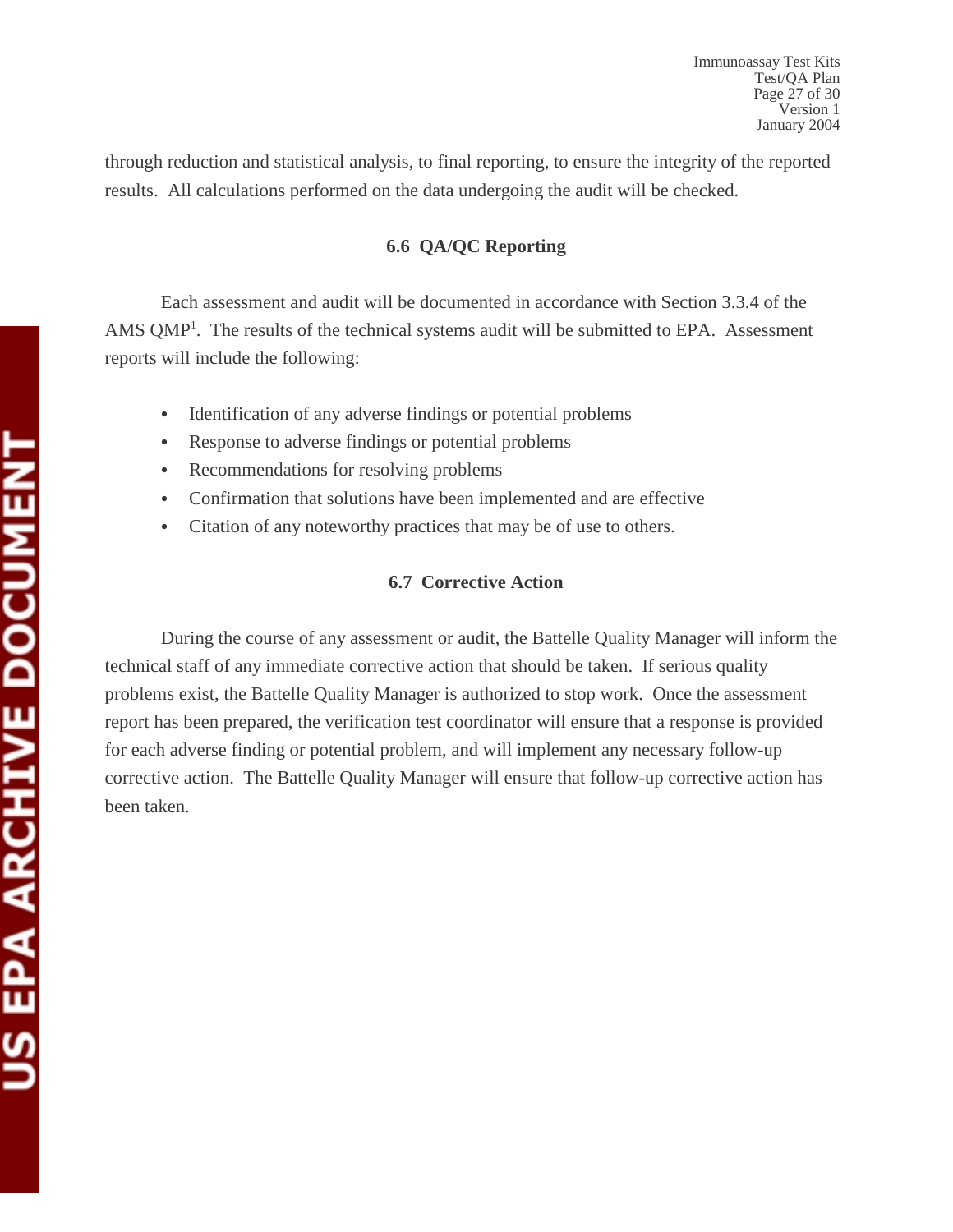# **7.0 HEALTH AND SAFETY**

# **7.1 Standard/Test Sample Preparation**

All handling of solid and highly concentrated aqueous solutions of contaminants and possible interferences will be done inside of a laboratory hood with hood sash set to the lowest height that still allows for safe manipulation of materials. The following guidelines should be adhered to:

- Personal protective equipment shall include safety glasses with side shields, a laboratory coat and nitrile lab gloves. Gloves shall be immediately changed if they become contaminated.
- All contaminated waste shall be handled as hazardous waste and sent out through Battelle Waste Operations.

# **7.2 Handling During Verification Testing**

Laboratory and field handling of any solutions used during the verification test will be accomplished by taking the following precautions:

- • All containers shall be stored and transported in double containment.
- Safety goggles, nitrile gloves with long cuffs, and a chemical resistant disposable lab coat shall be worn when handling either chemical. Gloves shall be immediately changed if they become contaminated.

# **7.3 Testing of Ricin, Botulinum, and Anthrax**

Verification of the these contaminants will be done following the safety procedures required at the MREF facility as noted in Section 3.3.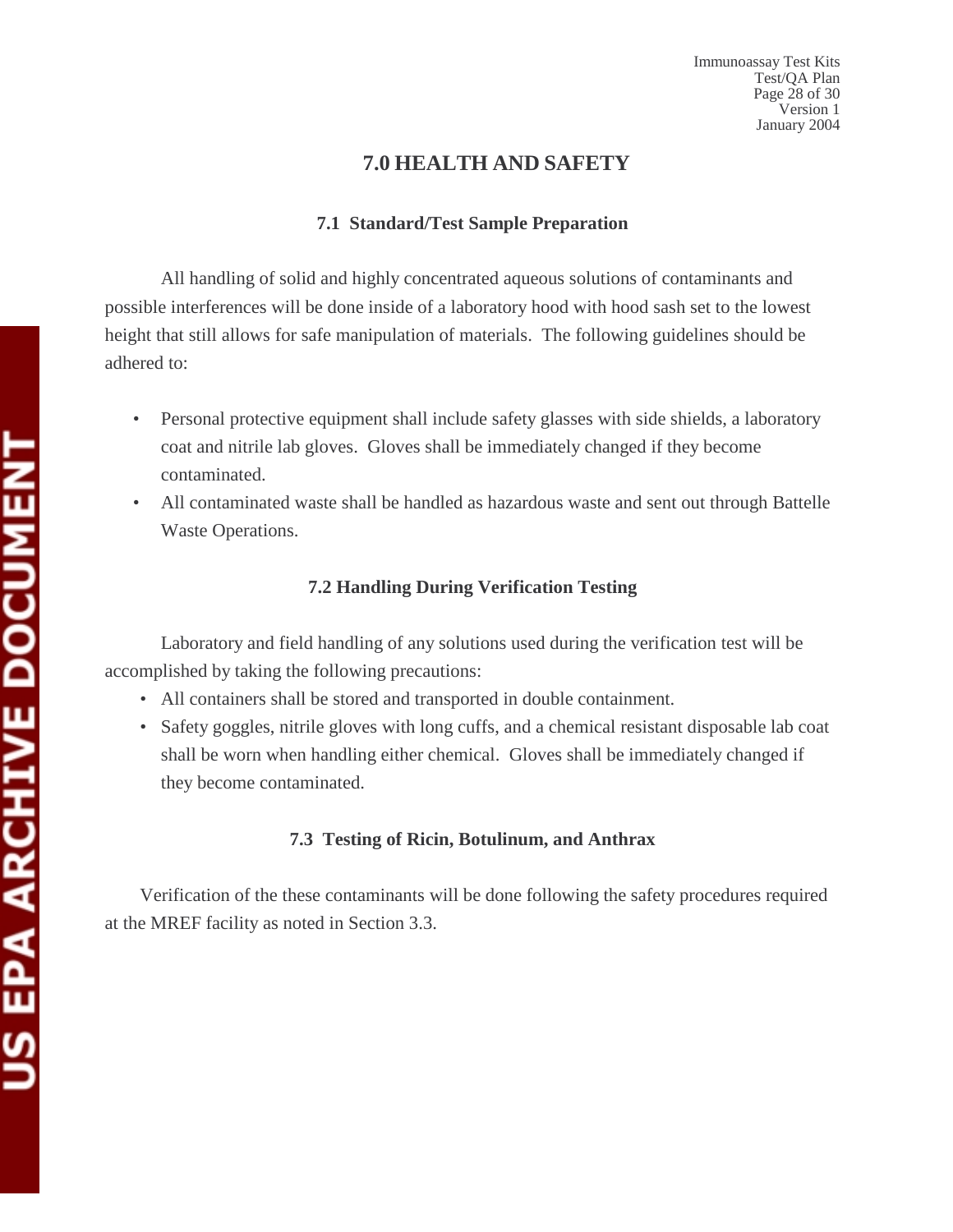# **8.0 REFERENCES**

- 1. Quality Management Plan (QMP) for the ETV Advanced Monitoring Systems Center, Version 4.0. EPA Environmental Technology Verification Program, prepared by Battelle, Columbus, Ohio, December, 2002.
- 2. Environmental Technology Verification Program Quality Management Plan, December 2002 (EPA/600/R-03/021).
- 3. Secondary Drinking Water Regulations: Guidance for Nuisance Chemicals, U.S. EPA Document, EPA-810-K-92-001, July 1992.
- 4. Battelle MREF X-054. Enumeration of BL-2 and BL-3 Bacterial Samples via the Spread Plate Technique. July 2003.
- 5. Code of Federal Regulations, Title 32, Chapter 5, Part 626, Biological Defense Safety Program, Technical Safety Requirements and Part 627, Biological Defense Safety Program, Technical Safety Requirements.
- 6. EPA Method 180.1. Turbidity (Nephelometric), Methods for the Determination of Inorganic Substances in Environmental Samples EPA-600-R-93-100. 1993.
- 7. American Public Health Association, et al. Standard Methods for Examination of Water and Wastewater. 19<sup>th</sup> Edition. 1997. Washington D.C.
- 8. EPA 600/4-79-020. Methods for Chemical Analysis of Water and Wastes. March 1983.
- 9. EPA/600/R-95-131. EPA Method 524.2. Purgeable Organic Compounds by Capillary Column GC/Mass Spectrometry. Methods for Determination of Organic Compounds in Drinking Water, Supplement III. August 1995.
- 10. EPA/600/R/R-95-131. EPA Method 552.2. Haloacetic Acids and Dalapon by Liquid-Liquid Extraction, Derivatization and GC with Electron Capture Detector. Methods for the Determination of Organic Compounds in Drinking Water, Supplement III. August 1995.